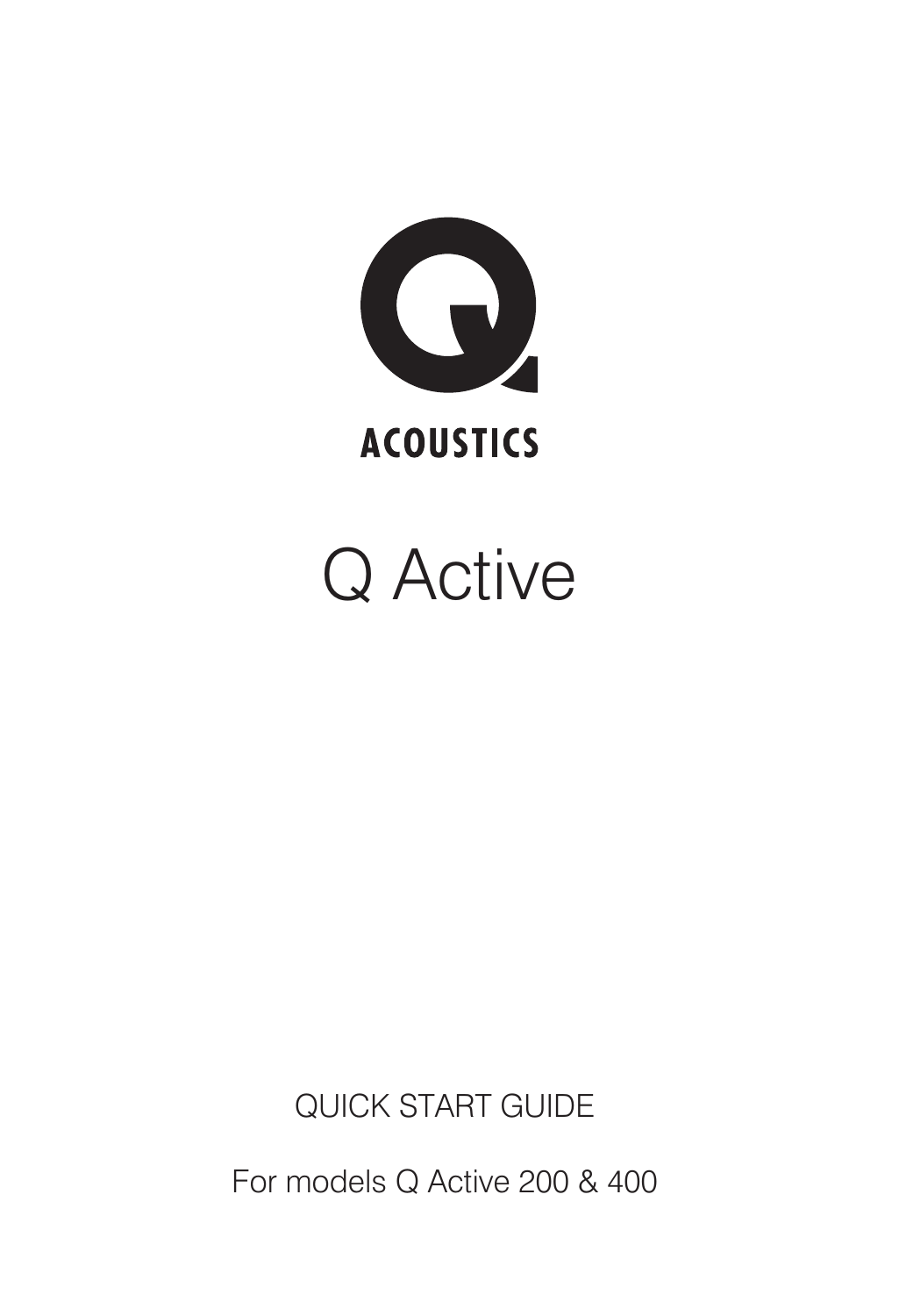### Package contents



### 1 x Remote + batteries

1 x Fernbedienung + batterien

1 x Mando a distancia + batterias

- 1 x Télécommande + batteries 1 Telecomando + batterie
	-
	- 1 x 1.5m HDMI cable
	- 1 x 1.5m HDMI-Kabel 1 x 1.5m Cable HDMI 1 x 1.5m Câble HDMI 1 x 1.5m Cavo HDMI



- 1 x Hub
- 1 x Hub 1 x Mando a distancia 1 x concentrateur 1 Hub



### 1 x 1.0m USB A to USB C (power cable)

1 x 1.0m USB A auf USB C (Stromkabel) 1 x 1.0m USB A a USB C (cable de alimentación) 1 x 1.0m USB A à USB C (câble d'alimentation) 1 x 1.0m USB A ad USB C (cavo di alimentazione)



### 1 x Quick start guide

1 x Quick-Start-Anleitung 1 x Guía rápida de inicio 1 x guide de démarrage rapide 1 Guida introduttiva rapida



### 1 x Power supply (US adaptor)

1 x Netzteil (US-Adapter) 1 x Fuente de alimentación (adaptador estadounidense) 1 x alimentation (adaptateur américain) 1 x Unità di alimentazione (adattatore USA)



1 x UK adaptor

1 x UK-Adapter 1 x Adaptador para el Reino Unido 1 adaptateur UK 1 adattatore Regno Unito



1 x EU adaptor

1 x EU-Adapter 1 x Adaptador para Europa 1 adaptateur UE 1 adattatore UE



### 1 x AUS adaptor

1 x AUS-Adapter 1 x Adaptador para Australia 1 adaptateur AUS 1 adattatore AUS

Full manual available at / Ausführliche Bedienungsanleitung verfügbar unter / El manual completo está disponible en / Mode d'emploi complet consultable sur/ l manuale completo è disponibile nel sito: www.qacoustics.co.uk/brochures

> also see / saiehe auch / consulte también / voir également / si veda anche: www.qacoustics.co.uk/kb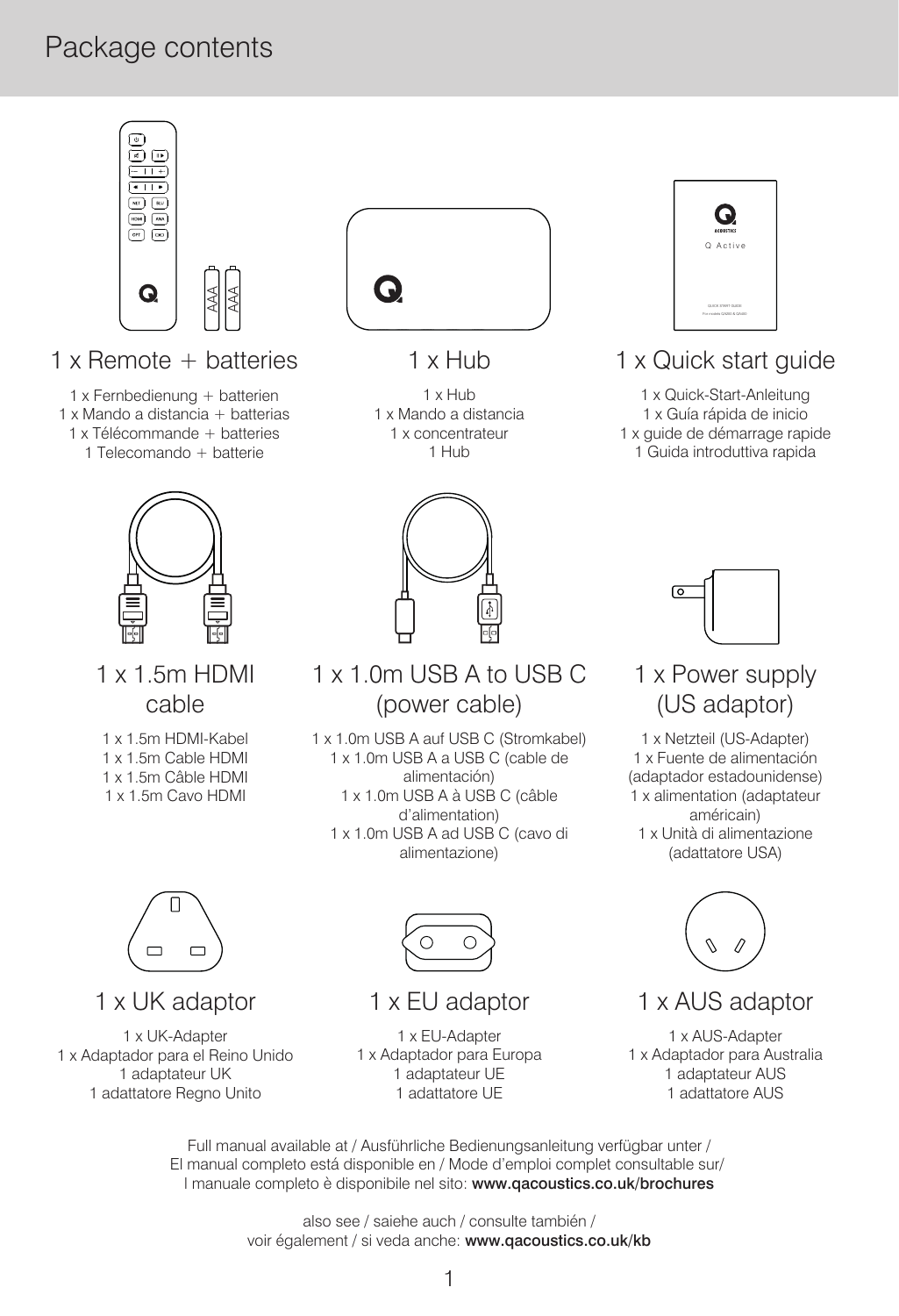#### 1 Notices

1.1 FCC Statement (For US Customers)

This device complies with Part 15 of the FCC Rules. Operation is subject to the following two conditions: (1) this device may not cause harmful interference, and (2) this device must accept any interference received, including interference that may cause undesired operation.

This equipment has been tested and found to comply with the limits for a Class B digital device, pursuant to part 15 of the FCC Rules. These limits are designed to provide reasonable protection against harmful interference in a residential installation. This equipment generates, uses and can radiate radio frequency energy and if not installed and used in accordance with the instruction manual, may cause harmful interference to radio communications. However, there is no guarantee that interference will not occur in a particular installation. If this equipment does cause harmful interference to radio or television reception, which can be determined by turning the equipment off and on, the user is encouraged to try to correct the interference by one or more of the following measures:

- Reorient or relocate the receiving antenna.
- Increase the separation between equipment and receiver.
- Connect the equipment into an outlet on a circuit different from that to which the receiver is connected.
- Consult the dealer or an experienced radio/TV technician for help.

#### 1.2 FCC Radiation Exposure

This equipment complies with FCC radiation exposure limits set forth for an uncontrolled environment. This equipment should be installed and operated with a minimum distance of 8 in/20cm between the radiator and your body.

This transmitter must not be co-located or operated in conjunction with any other antenna or transmitter.

CAUTION! Any changes or modifications made to this device that are not expressly approved by Q Acoustics may void the user's authority to operate the equipment.

1.3 Industry Canada Statement (for Canadian Customers) CAN ICES-3 (B)/NMB-3(B)

The device meets the exemption from the routine evaluation limits set out in section 2.5 of RSS 102 and is in full compliance with RSS-102 RF. Users can obtain information on RF exposure

and compliance from Industry Canada.

This device complies with Industry Canada licence-exempt RSS standard(s). Operation is subject to the following two conditions:

- 1) This device may not cause harmful interference, and
- 2) This device must accept any interference received, including

interference that may cause undesired operation.

#### 1.4 Bluetooth®

This unit contains a Class 2 Bluetooth® transmitter working at 2.4GHz.

#### 2 Safety Information and Warnings

#### 2.1 Instructions

Read and understand these instructions before you use your speakers. If damage is caused by failure to follow these instructions, the warranty does not apply. Please keep these instructions in a safe place.

Read these instructions. Keep these instructions. Heed all warnings. Follow all instructions. Do not use this apparatus near water. Clean only with dry cloth.

Do not block any ventilation openings. Install in accordance with the manufacturer's instructions.

Do not install near any heat sources such as radiators, heat registers, stoves, or other apparatus (including amplifiers that produce heat. Protect the power cord from being walked on or pinched particularly at plugs, convenience receptacles, and the point where they exit from the apparatus.

Only use attachments/accessories specified by the manufacturer. Use only with the stand, tripod, bracket, or table specified by the manufacturer, or sold with the apparatus.

Unplug this apparatus during lightning storms or when unused for long periods of time.

Refer all servicing to qualified service personnel. Servicing is required when the apparatus has been damaged in any way, such as

power-supply cord or plug is damaged, liquid has been spilled or objects have fallen into the apparatus, the apparatus has been exposed to rain or moisture, does not operate normally, or has been dropped.

#### 2.2 Installation

- The mains plug is the means of disconnecting the unit from the mains supply and shall be readily accessible.
- Only use the accessories supplied with the unit.
- To prevent injury,this apparatus must be securely attached to the
- floor/wall in accordance with the installation instructions.
- Never install this product in a confined space. Always leave a space or at least four inches around the product for ventilation.
- The ventilation should not be impeded by covering the ventilation
- openings with items,such as newspapers,table-cloths,curtains,etc.

• Do not place any sources of danger on the apparatus (for example:

- liquid filled objects, lighted candles).
- The use of apparatus is in tropical and/or moderate climates.

### 2.3 Moisture

• To reduce the risk of fire or electric shock, this apparatus should not be exposed to rain, moisture, dripping or splashing.

• Do not use this apparatus near water.

### 2.4 Remote Control Battery

The remote control supplied with this unit contains a battery. To prevent battery leakage which may result in bodily injury, property damage, or damage to the unit:

- Install the battery correctly, + and as marked on the unit.
- Remove the battery when the unit is not used for a long time.

• Do not expose the battery or remote control to excessive heat, including sunshine.

• CAUTION: Danger of explosion if battery is incorrectly replaced. Replace only with the same or equivalent type.

• WARNING - DO NOT INGEST BATTERY - CHEMICAL BURN HAZARD.

• If the battery is swallowed, it can cause severe internal burns in just 2 hours and can lead to death. Keep new and used batteries away from children. If the battery compartment does not close securely, stop using the product and keep it away from children. If you think batteries might have been swallowed or placed inside any part of the body, seek immediate medical attention

Disposal of Batteries

The battery supplied contains perchlorate material and in many areas batteries may not be disposed of with your household waste. Please ensure you dispose of batteries according to local regulations. The battery supplied does not contain the heavy metals mercury or cadmium.

### 2.5 Servicing

Servicing is required when the unit or mains cord has been damaged in any way, liquid has been spilled or objects have fallen into the apparatus, the apparatus has been exposed to rain or moisture, it does not operate normally, or has been dropped. Refer all servicing to qualified service personnel.

3.0 Symbols used on this product



This symbol indicates that the unit has a Class II double insulation system, and no protective earth provided.



This symbol indicates uninsulated material within your unit may cause an electrical shock. For the safety of everyone in your household, please do not remove the product covering.



The 'exclamation mark' calls attention to features for which you should read this manual closely to prevent operation and maintenance problems.

WARNING: To reduce the risk of fire or electric shock, this apparatus should not exposed to rain or moisture and object filled with liquids, such as vases, should not be placed on this apparatus

CAUTION: To prevent electric shock, match wide blade of plug to wide slot, fully insert.



This symbol indicates that when the unit is to be discarded, it must be separated from other household-type waste and sent to separate collection facilities for recovery and recycling of electrical and electronic equipment.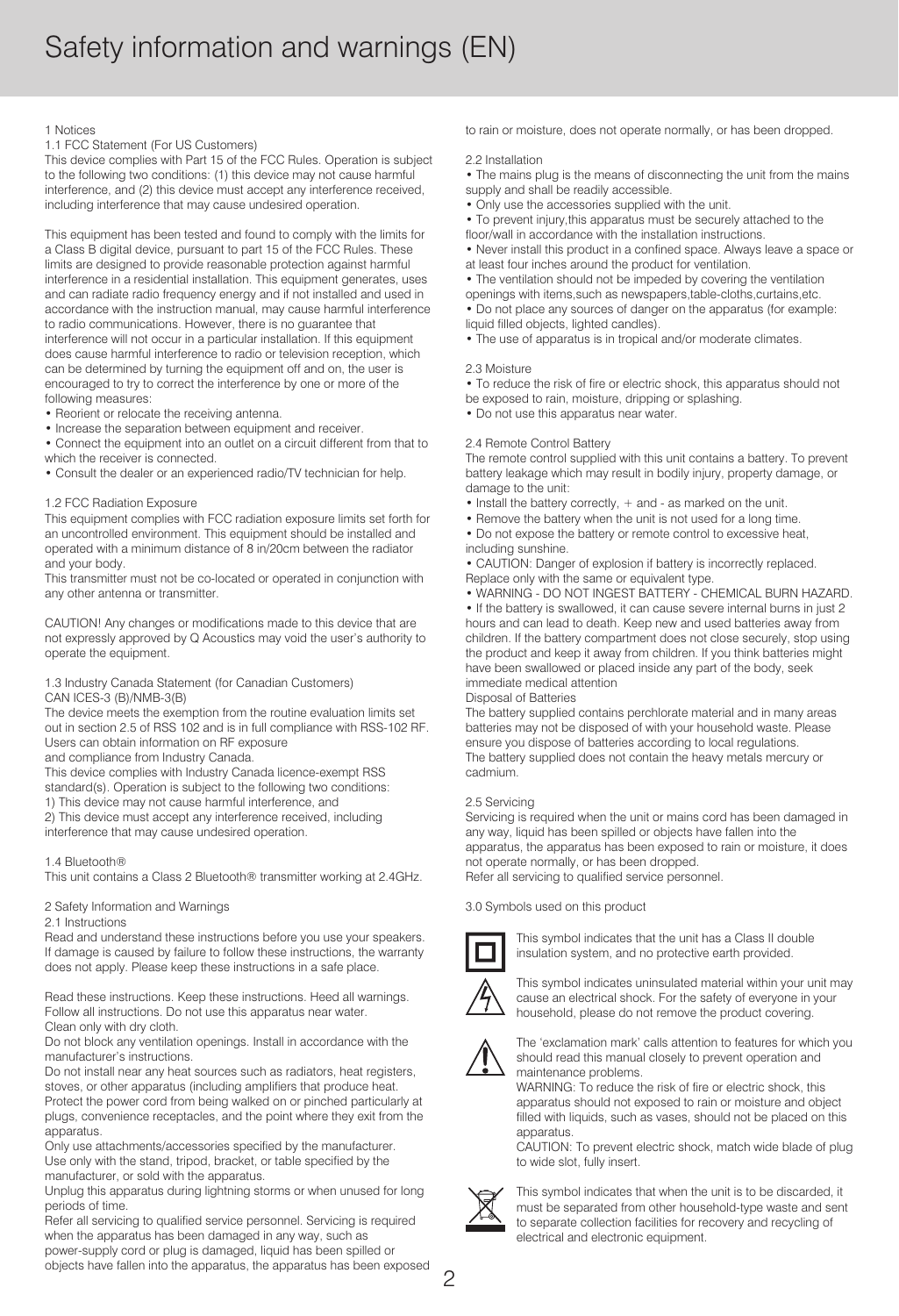### STEP 1 - Position speakers

1. Position the speakers in your room and select LEFT or RIGHT for the speaker position using the switch at the rear of the speaker:



2. Set the Boundary Condition Switch to the correct position depending on the location of the speaker. The foam port bung supplied is optional for any of the boundary settings but is required when the speaker is positioned flat against a rear boundary:



These are suggested settings to help control the bass but spend some time listening and choose the switch position that best suits your personal listening preference.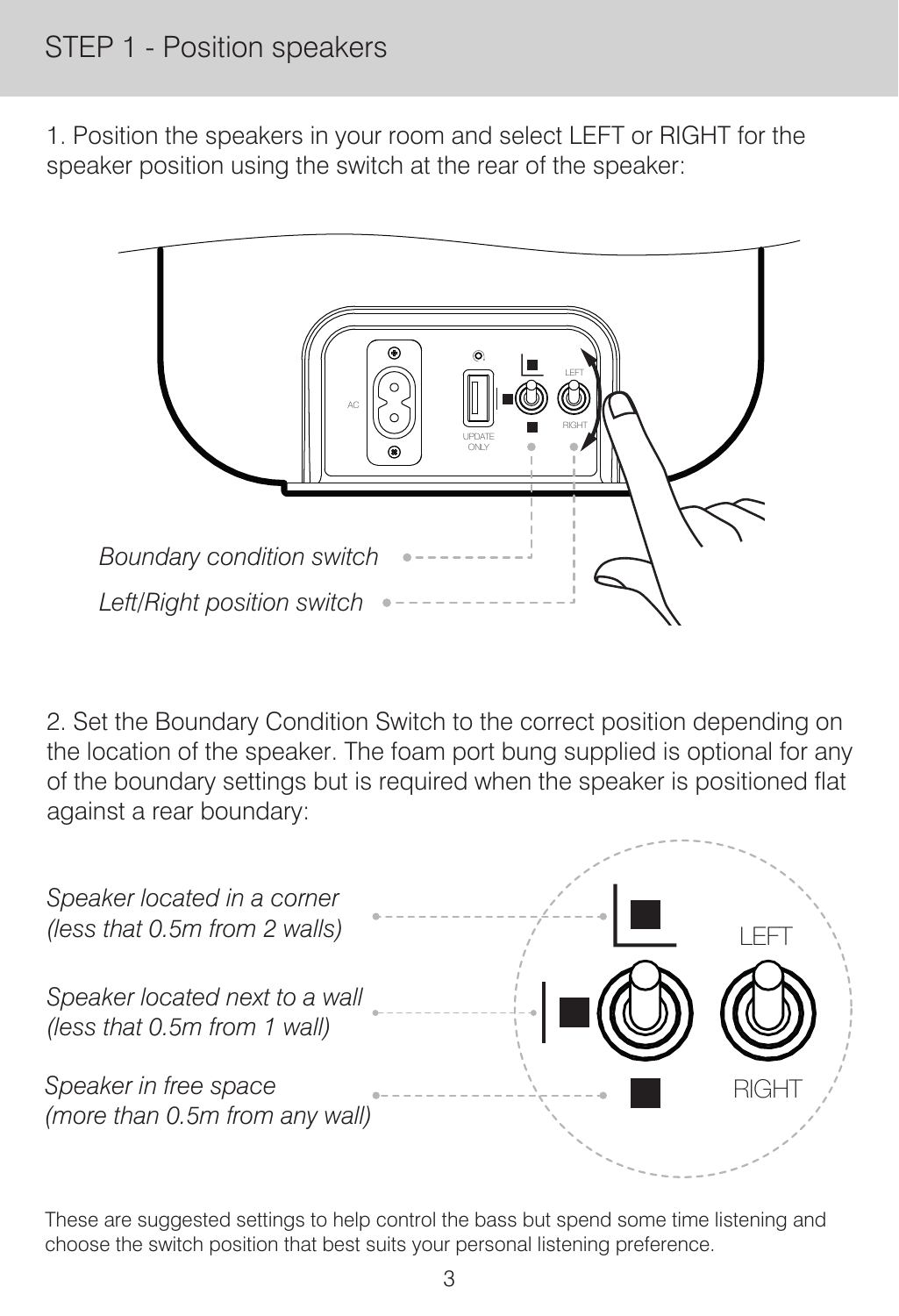### STEP 2 - Power on speakers



- 1. Connect power
- 2. Turn on at wall

### STEP 3 - Setup hub



- A Power A
- **B** Wi-Fi router (optional, cable not supplied)
- C Digital and analogue inputs (refer to full manual for detail) C

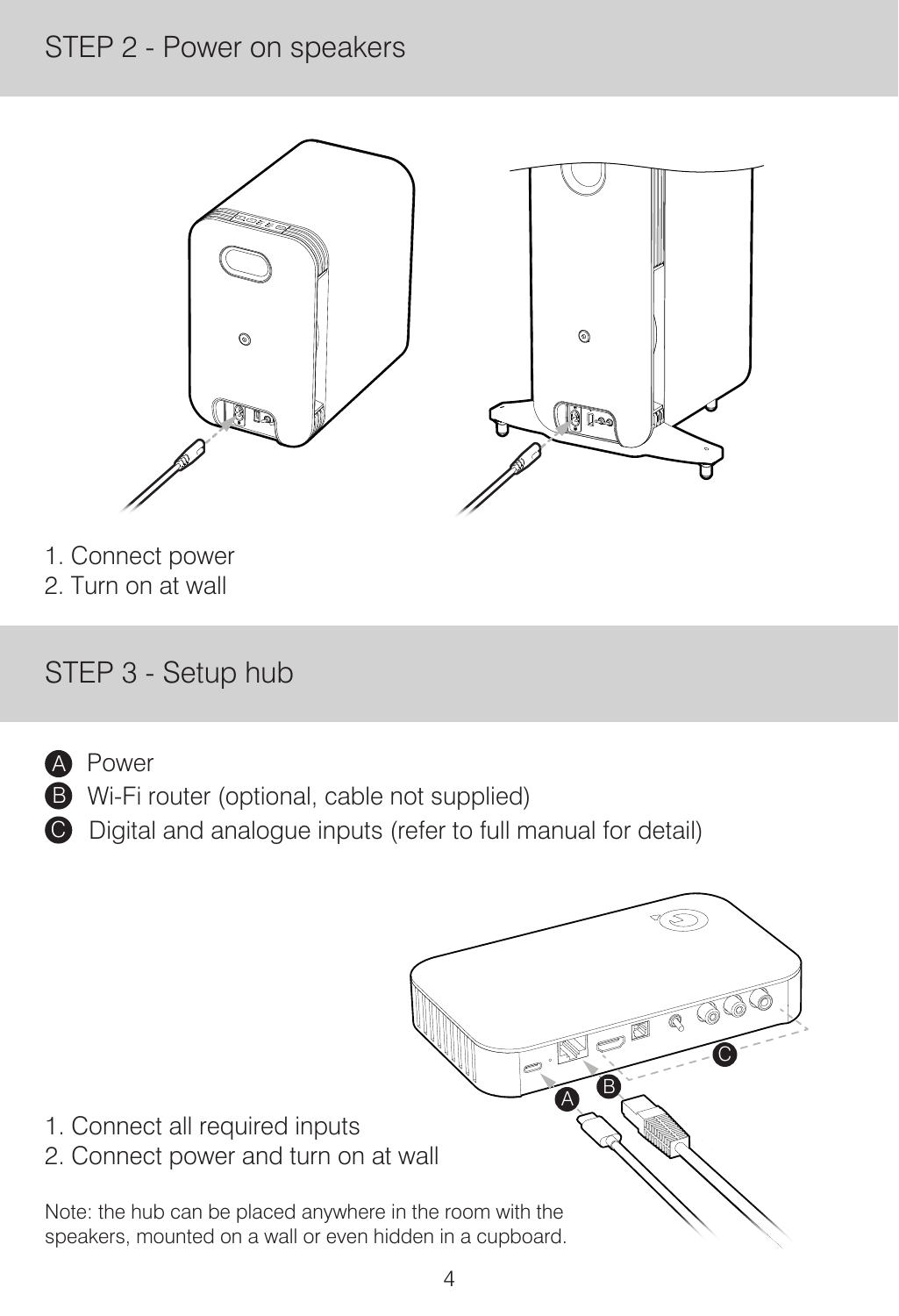### STEP 4 - Hub initialisation

When the hub powers up, you will see a sequence of flashing LEDs on the front.

Pair your remote by holding the 'Remote pair' button on your remote until the remote LED on the hub stops flashing and turns solid white (ensure 2 x AAA batteries supplied are fitted).



After three minutes the flashing LED's will stop and you will be left with a solid red LED next to the Standby button.



If a solid red LED is not shown please refer to the full manual available on-line at www.qacoustics.co.uk/brochures.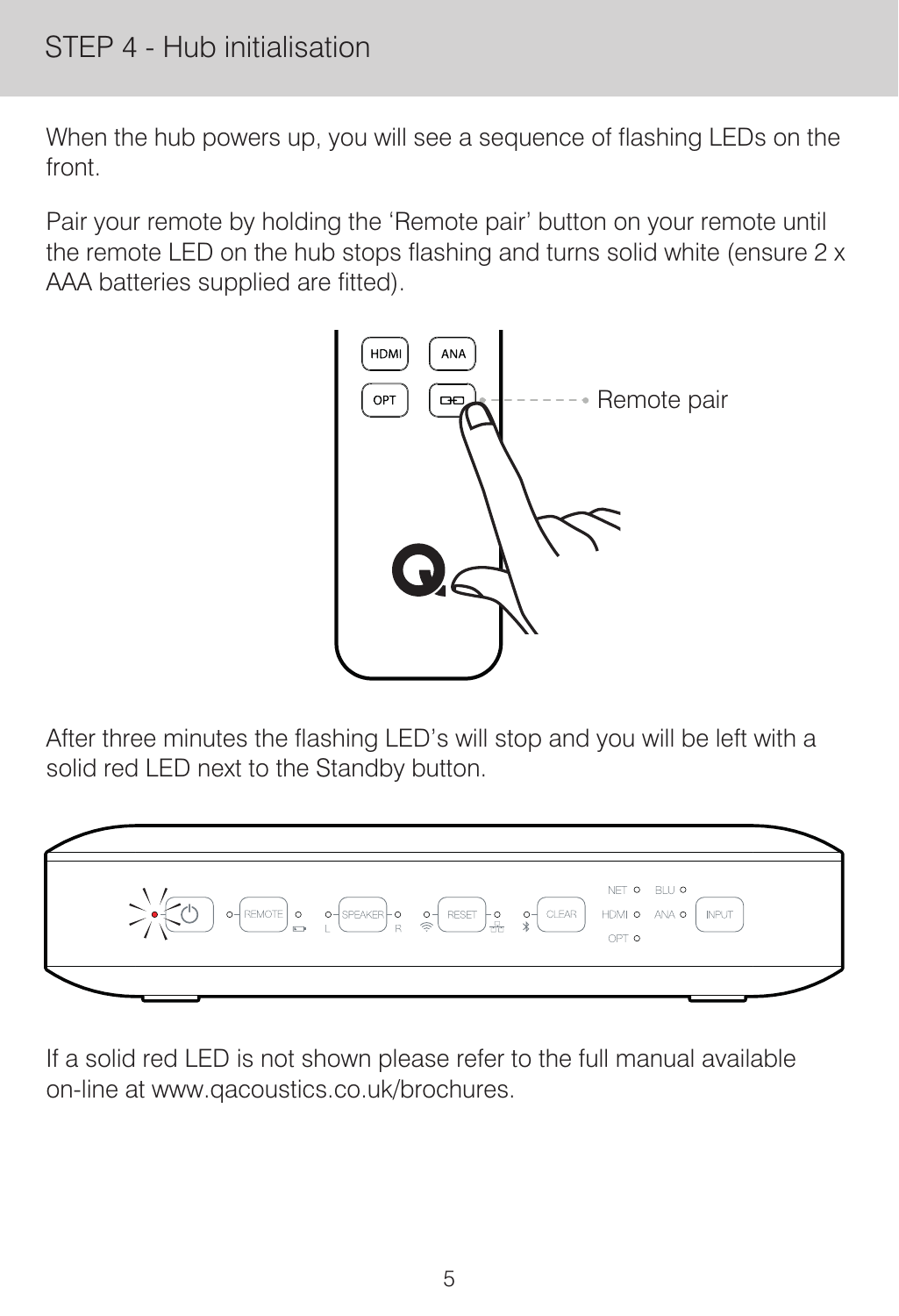

For Google Home users go straight to your Google Home App to configure your Q Active system. Once set up you can download the Q Active app at your convenience to access more control for your system.



For Amazon Alexa users download the Q Active app via the App Store or Google Play market. Then follow the in-app instructions to connect to Wi-Fi.



For on-line video setup tutorials visit our knowledge base at www.qacoustics.co.uk/kb

Note: It is possible to return to the Wi-Fi setup for streaming music as Bluetooth<sup>®</sup>, digital and analogue inputs do not require this to be set up.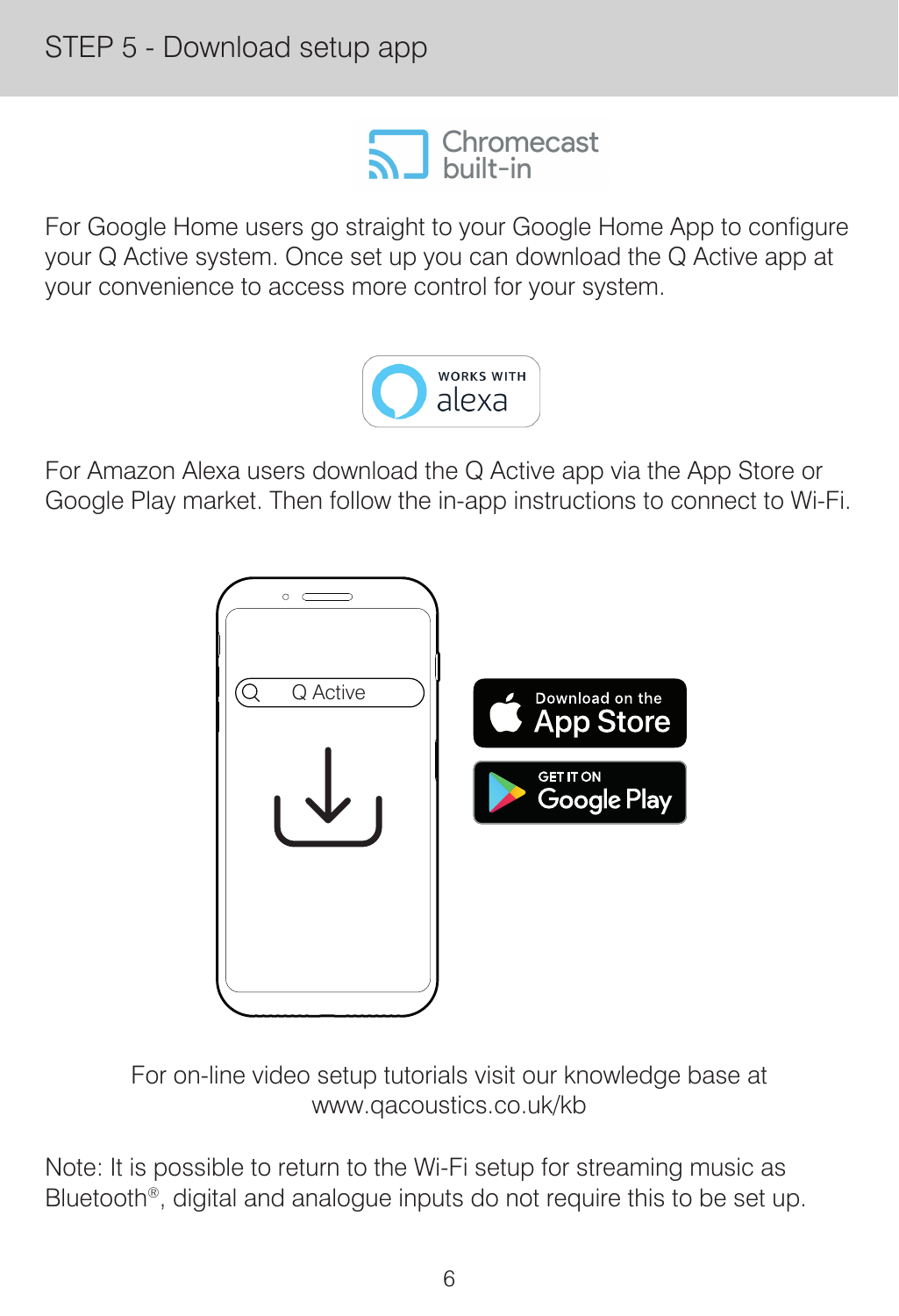The system will automatically wake from standby when music is detected. Control your speakers from your chosen app, or via the remote for any of the connected digital and analogue inputs.

Remote controls:

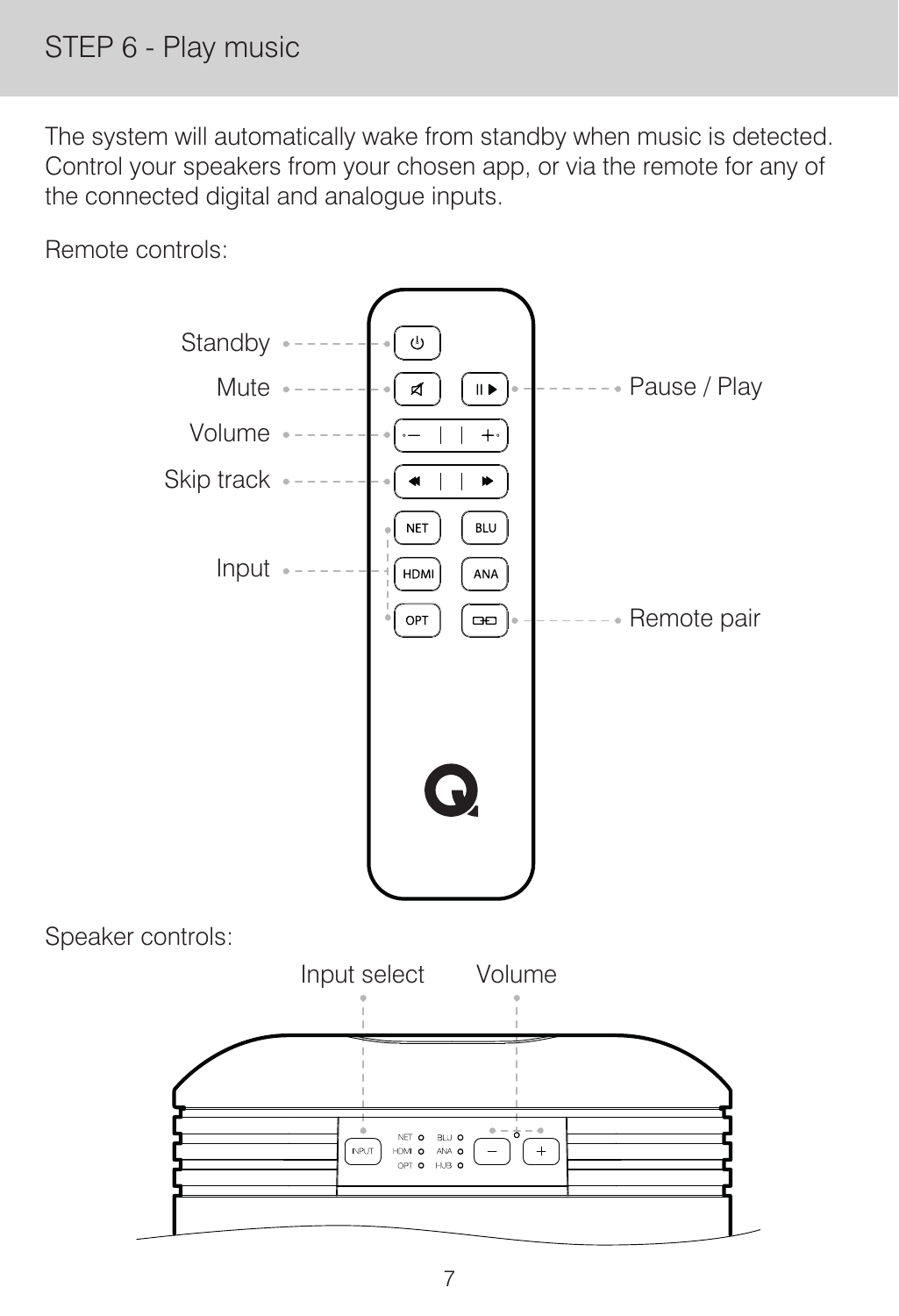### Warranty (EN)

Q Acoustics Media products are warranted free of defects in materials and workmanship for a period of 1 year from the date of purchase. During the warranty period Q Acoustics will, at its option, repair or replace any product found to be faulty after inspection by the company or its appointed distributor or agent.

Misuse and fair wear and tear are not covered by warranty.

Goods for repair should in the first instance be returned to the supplying dealer. If this is not possible contact Q Acoustics or their appointed distributor for your area to determine the correct warranty procedure. If possible the original packaging should be used to return the product as damage sustained during transit to the repair centre is not covered by the warranty. The warranty does not in any way affect your legal rights.

Warranty can be extended to 2 years by registering your product at gacoustics.co.uk/register.

For service information in other countries Visit: Qacoustics.co.uk

Q ACOUSTICS Armour Home Electronics Ltd. Woodside 2, Dunmow Road Bishops Stortford, Herts CM23 5RG

Our policy is one of continuous product improvement. We reserve the right to change the designs and specifications without notice. This document contains information that is subject to change without notice.







Spotify









Google, Google Play, Chromecast, Chromecast built-in, Google Home and other related marks and logos are trademarks of Google Inc. Chromecast built-in may require subscription(s).

This product incorporates Spotify software which is subject to 3rd party licences found here: www.spotify.com/connect/third-party-licenses.

Being Roon Ready means that Q Acoustics network players transparently discover and connect to Roon without any configuration, and bit-perfect audio is delivered from Roon to your network player. Together, Roon and Q Acoustics deliver the power, flexibility, and performance of networked audio, with the easiest setup and highest reliability available.

Use of the Works with Apple badge means that an accessory has been designed to work specifically with the technology identified in the badge and has been certified by the developer to meet Apple performance standards.

The Bluetooth® word mark and logo are registered trademarks owned by Bluetooth SIG, Inc. and use of such marks by Armour Home Electronics Limited is under license. Other trademarks and trade names are those of their respective owners.

The term HDMI and HDMI High-Definition Multimedia Interface, and the HDMI Logo are trademarks or registered trademarks of HDMI Licensing LLC in the United States and other countries.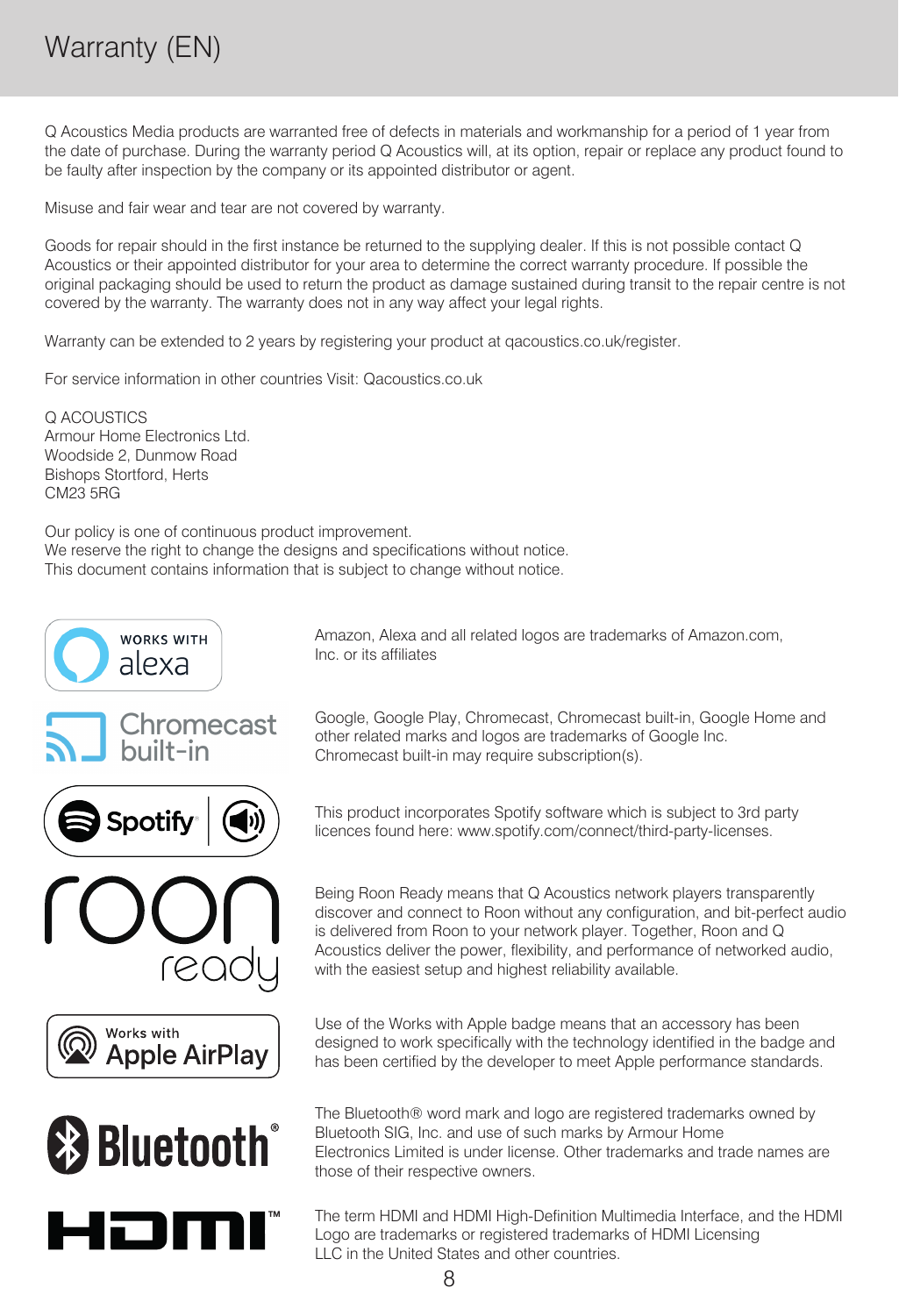#### 1 Mitteilungen

1.1 FCC-Erklärung (für Kunden in den USA)<br>Dieses Gerät entspricht Teil 15 der FCC-Bestimmungen. Für den Betrieb<br>gelten die zwei folgenden Bedingungen: (1) Dieses Gerät darf keine schädlichen Interferenzen verursachen, und (2) dieses Gerät muss empfangende Interferenzen aufnehmen können, auch Interferenzen, die eventuell einen unerwünschten Betrieb verursachen.

Das vorliegende Gerät wurde getestet und erfüllt die Grenzwertbestimmungen für digitale Geräte der Klasse B nach Teil 15 der FCC-Bestimmungen. Diese Grenzwerte sollen im Falle einer häuslichen<br>Installation einen angemessenen Schutz gegen schädliche Interferenzen<br>bieten. Dieses Gerät erzeugt und verwendet Hochfrequenzenergie, und<br>kann diese ausst Übereinstimmung mit den

Bedienungsanweisungen installiert und verwendet wird - Störungen der Funkkommunikation verursachen. Es gibt jedoch keine Garantie, dass es bei einer bestimmten Installation nicht zu Interferenzen kommt. Sollte das Gerät die Funkkommunikation von Radios oder Fernsehgeräten stören, was durch Aus- und Einschalten des Geräts überprüft werden kann, sollte der Benutzer die Störungen anhand einer der folgenden Vorgehensweisen

- beheben: Verändern der Ausrichtung oder Positionierung der Empfangsantenne.
- Vergrößern des Abstands zwischen Gerät und Empfänger.

• Gerät an einen anderen Stromkreis als den des Empfängers anschließen.

• Den Händler oder einen erfahrenen Radio-/Fernsehtechniker um Unterstützung bitten.

1.2 FCC-Strahlungsbelastung Dieses Gerät entspricht den FCC-Grenzwerten für Strahlenbelastung, die für eine nicht kontrollierte Umgebung festgelegt wurden. Dieses Gerät<br>sollte so installiert und in Betrieb gesetzt werden, dass ein Mindestabstand<br>von 8 Zoll / 20 cm zwischen dem Gerät und Ihrem Körper gewährleistet ist. Der Sender darf nicht in der Nähe von anderen Antennen oder Sendern aufgestellt oder in Verbindung mit diesen betrieben werden.

VORSICHT! Alle Änderungen oder Modifikationen an diesem Gerät, die nicht ausdrücklich von Q Acoustics genehmigt werden, können zum Entzug der Betriebserlaubnis für das Gerät durch den Benutzer führen.

1.3 Erklärung der Industrie Kanada (für kanadische Kunden) CAN ICES-3 (B)/NMB-3(B)

Das Gerät erfüllt die Voraussetzungen für die Freistellung von den unter

Abschnitt 2.5 der RSS 102 festgelegten regelmäßigen Untersuchungsgrenzwerten und entspricht in vollem Umfang RSS-102 RF. Die Benutzer erhalten von Industrie Kanada Informationen bezüglich der Hochfrequenzbelastung.

Dieses Gerät entspricht dem/den lizenzfreien RSS-Standard(-s) von<br>Industrie Kanada. Für den Betrieb gelten die zwei folgenden Bedingungen:<br>1) Dieses Gerät darf keine schädlichen Interferenzen verursachen, und 2) Dieses Gerät muss empfangende Interferenzen aufnehmen können, auch Interferenzen, die eventuell einen unerwünschten Betrieb verursachen.

#### 1.4 Bluetooth®

Dieses Gerät enthält einen mit 2,4 GHz betriebenen Bluetooth®-Sender der Leistungsklasse 2.

#### 2 Sicherheits- und Warnhinweise

2.1 Anleitung

Lesen und befolgen Sie diese Anleitung, bevor Sie Ihre Soundbar benutzen. Schäden infolge der Nichtbeachtung dieser Anleitung fallen nicht unter die Garantie. Diese Anleitung bitte an einem sicheren Platz aufbewahren.

Lesen Sie diese Anleitung durch. Bewahren Sie diese Anleitung auf. Beachten Sie alle Sicherheitshinweise. Befolgen Sie alle Anweisungen. Verwenden Sie dieses Gerät nicht in der Nähe von Wasser. Reinigen Sie das Gerät nur mit einem trockenen Tuch.

Blockieren Sie keine Belüftungsöffnungen. Gemäß den Anweisungen des Herstellers installieren.

Stellen Sie das Gerät nicht in der Nähe von Wärmequellen wie Heizkörpern, Heizregistern, Öfen oder anderen wärmeerzeugenden

Geräten (einschließlich Verstärkern) auf. Nicht auf das Netzkabel treten und Netzkabel nicht einklemmen, insbesondere an Steckern, Steckdosen und am Austrittspunkt des Kabels aus dem Gerät.

Verwenden Sie ausschließlich das vom Hersteller angegebene Zubehör.<br>Verwenden Sie zum Aufstellen oder Aufhängen ausschließlich vom<br>Hersteller angegebene oder mitgelieferte Ständer, Stative, Halterungen oder Tische.

Trennen Sie das Gerät bei einem Gewitter oder bei längerer Nichtverwendung vom Netz.

wartungsarbeiten nur von qualifiziertem Fachpersonal durchführen lassen. Eine Wartung ist dann erforderlich, wenn das Gerät in irgendeiner Weise beschädigt wurde, wenn z. B. das Netzkabel oder der Netzstecker beschädigt wurden, Flüssigkeit über das Gerät gegossen wurden oder Gegenstände in das Gerät gelangt sind, das Gerät Regen oder Feuchtigkeit ausgesetzt war, nicht normal funktioniert oder

### heruntergefallen ist.

#### 2.2 Installation

- Das Gerät wird über den Netzstecker vom Stromnetz getrennt; dieser muss leicht zugänglich sein.
- Benutzen Sie nur das mit dem Gerät mitgelieferte Zubehör.
- Um Verletzungen zu vermeiden, muss das Gerät entsprechend der
- Installationsanleitung sicher am Boden/an der Wand befestigt werden.

• Das Produkt darf niemals in einem begrenzten Raum installiert werden. Sie sollten um das Gerät stets ausreichend Platz, mindestens aber einen Abstand von 4 Zoll einhalten, um die Belüftung des Geräts zu gewährleisten.

• Die Belüftung darf nicht durch Abdecken der Lüftungsöffnungen mit z. B. Zeitungen, Tischdecken, Vorhängen, usw. behindert werden.

• Stellen Sie niemals irgendwelche Gefahrenquellen auf das Gerät (z. B. mit Flüssigkeiten gefüllte Gegenstände, brennende Kerzen). • Dieses Gerät ist für den Gebrauch in tropischem und/oder gemäßigtem Klima vorgesehen.

2.3 Feuchtigkeit • Um das Risiko von Feuer oder Stromschlag zu verringern, darf dieses Gerät nicht Regen, Feuchtigkeit und Tropf- oder Spritzwasser ausgesetzt werden.

• Verwenden Sie dieses Gerät nicht in der Nähe von Wasser.

2.4 Batterie der Fernbedienung In der mit diesem Gerät mitgelieferten Fernbedienung befindet sich eine Batterie. Um ein Auslaufen der Batterie zu verhindern, was zu Personenund Sachschäden sowie Schäden am Geräte führen kann, sollte:

• Die Batterie richtig eingelegt werden (+ und -, wie auf dem Gerät angezeigt). • Die Batterie herausgenommen werden, wenn das Gerät längere Zeit

nicht verwendet wird.

• Die Batterie oder die Fernbedienung nicht übermäßiger Hitzeeinwirkung

(z. B. Sonneneinstrahlung) ausgesetzt werden. • VORSICHT: Es besteht Explosionsgefahr, wenn die Batterie nicht richtig eingelegt wurde. Die Batterie darf nur durch gleiche oder gleichwertige Bingelogt marten zum Dereiten.

• WARNUNG - BATTERIE NICHT VERSCHLUCKEN - CHEMISCHES VERÄTZUNGSSRISIKO.

• Ein Verschlucken der Batterie kann bereits nach 2 Stunden zu schweren inneren Verätzungen mit möglicher Todesfolge führen. Neue und gebrauchte Batterien müssen außerhalb der Reichweite von Kindern aufbewahrt werden. Wenn das Batteriefach nicht fest verschließt, sollten Sie das Produkt nicht weiter verwenden und außerhalb der Reichweite von Kindern aufbewahren. Bei Verdacht auf Verschlucken von Batterien oder Einführen in eine Körperöffnung muss sofort medizinische Hilfe in

#### Anspruch genommen werden. Entsorgen der Batterien

Die mitgelieferte Batterie enthält Perchlorat; in vielen Gegenden dürfen Batterien nicht mit dem Haushaltsmüll entsorgt werden. Batterien müssen

gemäß den örtlichen Vorschriften entsorgt werden. Die mitgelieferte Batterie enthält weder das Schwermetall Quicksilber noch das Schwermetall Kadmium.

### 2.5 Wartung

Eine Wartung ist dann erforderlich, wenn das Gerät oder das Stromkabel in irgendeiner Weise beschädigt wurde, Flüssigkeit oder Gegenstände in das Gerät gelangt sind, das Gerät Regen oder Feuchtigkeit ausgesetzt war, nicht normal funktioniert oder heruntergefallen ist. Wartungsarbeiten nur von qualifiziertem Fachpersonal durchführen lassen.

3.0 Symbole, die auf diesem Produkt verwendet werden



Dieses Symbol zeigt an, dass das Gerät über ein

Klasse-II-Doppelisolationssystem verfügt und keinen Schutzleiter hat.



Dieses Symbol weist darauf hin, dass nicht isolierte Materialien in Ihrem Gerät einen Stromschlag hervorrufen können. Um die Sicherheit aller Personen in Ihrem Haushalt zu gewährleisten, darf die Abdeckung des Geräts nicht entfernt werden.



Das "Ausrufezeichen" weist auf Funktionen hin, für die Sie diese Gebrauchsanleitung aufmerksam lesen sollten, um Bedienungs-

und Wartungsfehler zu vermeiden. WARNUNG: Um das Risiko von Feuer oder Stromschlag zu verringern sollte dieses Gerät weder Regen noch Feuchtigkeit ausgesetzt werden, und es sollten keine mit Flüssigkeiten gefüllte Objekte wie z. B. Vasen auf das Gerät gestellt werden. Vorsicht: Um einen Stromschlag zu vermeiden, stecken Sie den breiten Kontakt des Steckers in den breiten Schlitz der Steckdose, stecken Sie den Stecker vollständig ein.



Dieses Symbol zeigt an, dass das Gerät nicht mit dem Haushaltsmüll entsorgt werden darf, sondern an eine entsprechende Sammelstelle zur Wiederverwertung von Elektround Elektronik-Altgeräten abgegeben werden muss.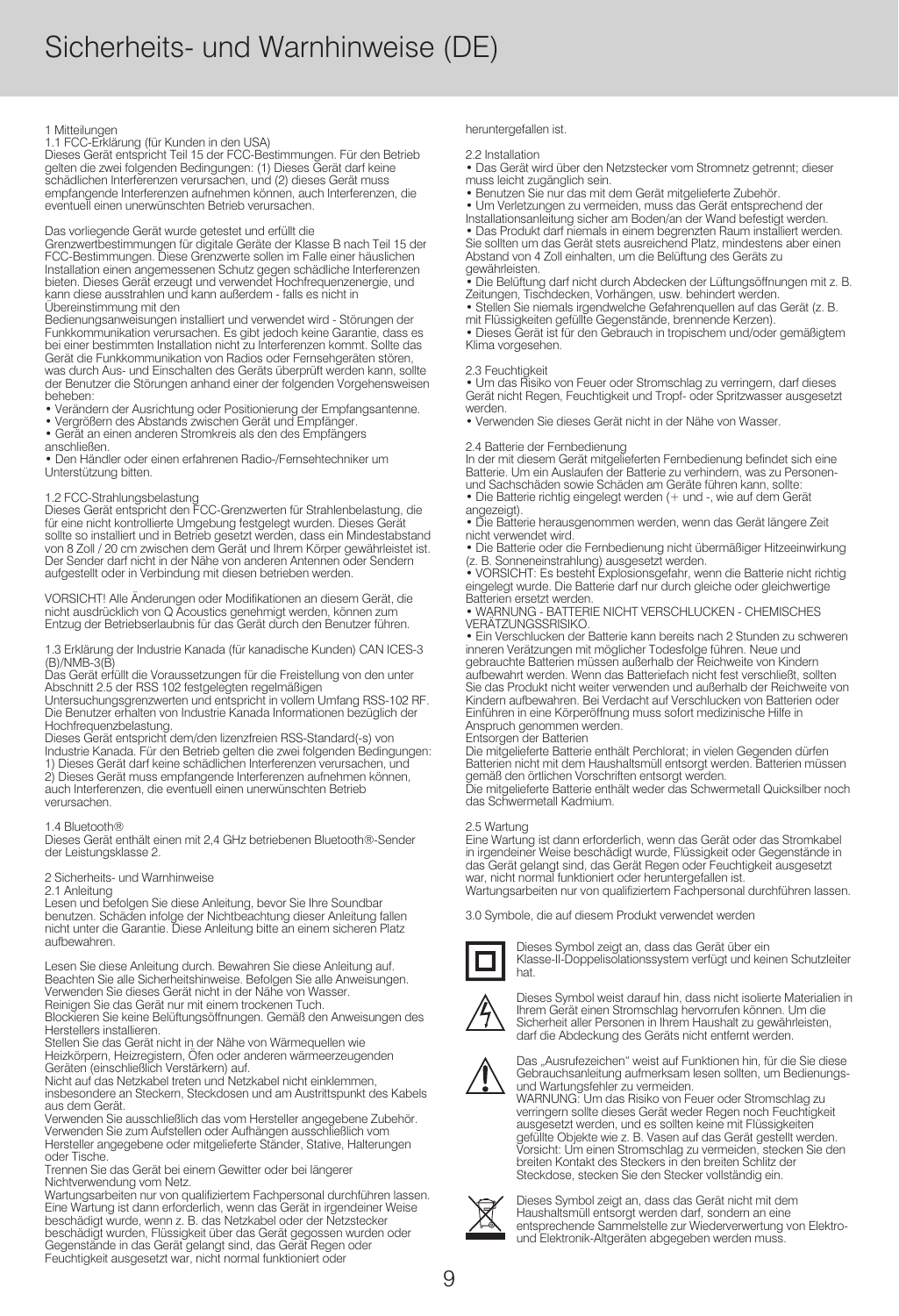#### 1 Avisos

1.1 Declaración de la FCC (para clientes estadounidenses) Este dispositivo ha sido probado y cumple con la Sección 15 de las Normas de la FCC. El funcionamiento está sujeto a las siguientes dos condiciones: (1) este dispositivo no puede causar interferencias perjudiciales y (2) este dispositivo debe aceptar cualquier interferencia, incluidas las interferencias que puedan causar un funcionamiento no deseado.

Este equipo se ha probado y cumple con los límites establecidos para<br>un dispositivo digital de Clase B conforme a la Sección 15 de las<br>Normas de la FCC. Estos límites han sido fijados para ofrecer una protección razonable frente a interferencias perjudiciales en una instalación residencial. Este equipo genera, utiliza y puede emitir energía de radiofrecuencia y, si no se instala y utiliza según las instrucciones, puede provocar interferencias perjudiciales a las comunicaciones de radio. Sin embargo, no se garantiza que no se producirá interferencia en algún tipo de instalación en particular. Si el equipo provoca alguna interferencia perjudicial en la recepción de radio o televisión, lo que puede determinarse encendiéndolo y apagándolo, se anima al usuario a que intente corregir la interferencia mediante una o más de las

siguientes acciones: • Reorientar o reubicar la antena receptora.

• Aumentar la separación entre el equipo y el receptor.

• Conectar el equipo en un enchufe o en un circuito diferente a aquel donde esté conectado el receptor.

• Contactar con el distribuidor o con un técnico de radio/televisión con experiencia.

1.2 Exposición a la radiación según la FCC

Este equipo cumple los límites de exposición a la radiación de la FCC establecidos para un entorno no controlado. Este equipo debe instalarse y utilizarse manteniendo el radiador al menos a 20 cm (8 pulgadas) de distancia o más de su cuerpo.

El transmisor no se debe colocar o utilizar junto con cualquier otra antena o transmisor.

¡PRECAUCIÓN! Cualquier cambio o modificación que se realice en el dispositivo y no haya sido aprobada de forma expresa por Q Acoustics podría anular la autorización del usuario para utilizar el equipo.

1.3 Declaración de Industry Canada (para clientes canadienses) CAN ICES-3 (B)/NMB-3(B)

Este dispositivo cumple con la exención de los límites de evaluación rutinarios de la Sección 2.5 de la RSS 102 y cumple con la norma RSS-102 RF.

Los usuarios pueden obtener información sobre la exposición a radiofrecuencia y el cumplimiento normativo de Industry Canada. El dispositivo cumple con las normas RSS de Industry Canada sobre exenciones de licencia. El funcionamiento está sujeto a las siguientes dos condiciones:

1) Este dispositivo no puede causar interferencias perjudiciales. 2) Este dispositivo debe aceptar cualquier interferencia, incluidas las

interferencias que puedan causar un funcionamiento no deseado.

#### 1.4 Bluetooth®

Esta unidad contiene un transmisor Bluetooth® de Clase 2 que funciona a 2,4 GHz.

#### 2 Información de seguridad y advertencias

2.1 Instrucciones

Lea y comprenda estas instrucciones antes de utilizar la barra de sonido por primera vez. La garantía no cubre daños causados por fallos debidos al incumplimiento de estas instrucciones. Guarde estas instrucciones en un lugar seguro.

Lea estas instrucciones. Conserve estas instrucciones. Preste atención a todas las advertencias. Siga todas las instrucciones. No utilice este equipo cerca del agua.

Limpie el equipo solamente con un paño seco suave.

No obstruya las aberturas de ventilación. Instale el aparato siguiendo las instrucciones del fabricante. No instale la unidad cerca de fuentes de calor tales como radiadores,

calefactores, estufas u otros aparatos (incluidos amplificadores que produzcan calor). Evite pisar u oprimir el cable de alimentación, especialmente en la zona

de los enchufes, regletas o en el punto en el que sale del aparato. Utilice solamente accesorios/complementos especificados por el fabricante. Utilice solamente el soporte, trípode, abrazadera o mesa especificados por el fabricante o vendidos con el aparato. Desenchufe la unidad durante tormentas eléctricas o cuando no la vaya

a utilizar durante un período prolongado.

La unidad debe ser reparada solamente por personal técnico cualificado. La reparación es necesaria cuando el aparato se ha dañado de algún modo, por ejemplo, si se ha dañado el cable o el enchufe de alimentación, si se ha derramado líquido o han caído objetos dentro del aparato, si el aparato ha estado expuesto a lluvia o humedad, si no

funciona normalmente o si se ha caído.

#### 2.2 Instalación

- El enchufe principal es la forma de desconectar la unidad del
- suministro, por lo que debe estar accesible.
- Utilice solamente los accesorios proporcionados con el producto.
- Para evitar daños, debe instalar de forma segura el aparato en el suelo o la pared, siguiendo las indicaciones proporcionadas en las
- instrucciones de instalación.

• No instale el producto en un espacio reducido. Deje siempre un espacio de al menos 10 centímetros alrededor del producto para permitir la ventilación.

• No impida la ventilación cubriendo las aberturas con objetos como periódicos, manteles, cortinas, etc.

• No ponga objetos que puedan resultar peligrosos en el aparato (por ejemplo: objetos con líquidos, velas encendidas).

• El aparato se ha diseñado para ser utilizado en climas tropicales y moderados.

#### 2.3 Humedad

• Para reducir el riesgo de descarga eléctrica e incendio, no exponga la

- unidad a lluvia, humedad, gotas de líquido o salpicaduras.
- No utilice este equipo cerca del agua.

### 2.4 Pila del mando a distancia

El mando a distancia incluido con esta unidad contiene una pila. Para impedir una fuga de la pila que podría provocar lesiones, daños materiales o daños en la unidad:

• Instale la pila de forma correcta, con los símbolos + y - según se indica en la unidad.

• Retire la pila cuando no utilice la unidad durante períodos prolongados.

• No exponga la pila o el mando a distancia a fuentes de calor excesivo,

incluida la luz solar. • PRECAUCIÓN: peligro de explosión si se sustituye la pila por una del tipo incorrecto. Sustituya la pila solamente por otra del mismo tipo o de un tipo equivalente.

• ADVERTENCIA - NO INGERIR LA PILA - RIESGO DE QUEMADURA QUÍMICA.

• Si se ingiere la pila, puede causar quemaduras internas graves y puede provocar la muerte en tan solo 2 horas. Mantenga las pilas nuevas y usadas fuera del alcance de los niños. Si el compartimento de la pila no se cierra de forma segura, deje de usar el producto y manténgalo fuera del alcance de los niños. Si cree que se puede haber producido una ingesta o introducción de las pilas en cualquier parte del cuerpo, acuda a un médico de inmediato.

#### Eliminación de las pilas

La pila incluida contiene material con perclorato y en numerosas áreas las pilas no se pueden eliminar con los residuos domésticos. Asegúrese de eliminar las pilas de acuerdo con la normativa local. La pila incluida no contiene metales pesados, mercurio ni cadmio.

#### 2.5 Reparaciones

Se debe reparar la unidad cuando presente algún tipo de daño, cuando haya entrado en contacto con líquido o haya caído algún objeto en su interior, cuando haya quedado expuesta a la lluvia o humedad, no funcione con normalidad o se haya caído.

La unidad debe ser reparada solamente por personal técnico cualificado.

3.0 Símbolos utilizados en este producto



Este símbolo indica que la unidad dispone de un sistema de doble aislamiento de Clase II y no incluye una toma de tierra.



Este símbolo indica que el material de la unidad que carece de aislamiento podría provocar una descarga eléctrica. Para garantizar la seguridad de las personas que viven en su hogar, no retire la cubierta del producto.



El signo de exclamación indica la existencia de características sobre las que debe leer detenidamente en este manual para evitar problemas de funcionamiento y mantenimiento. ADVERTENCIA: para reducir el riesgo de descarga eléctrica e

incendio, no exponga la unidad a lluvia o la humedad y no coloque objetos que contengan líquidos, como jarrones, sobre el aparato.

PRECAUCIÓN: para evitar descargas eléctricas, conecte la clavija ancha del enchufe a la toma ancha correspondiente de la pared y enchufe por completo.



Este símbolo indica que, a la hora de desechar la unidad, debe hacerlo en un contenedor apropiado, nunca con los residuos domésticos, y debe enviarla a un centro de recogida independiente para recuperación y reciclaje de equipos eléctricos y electrónicos.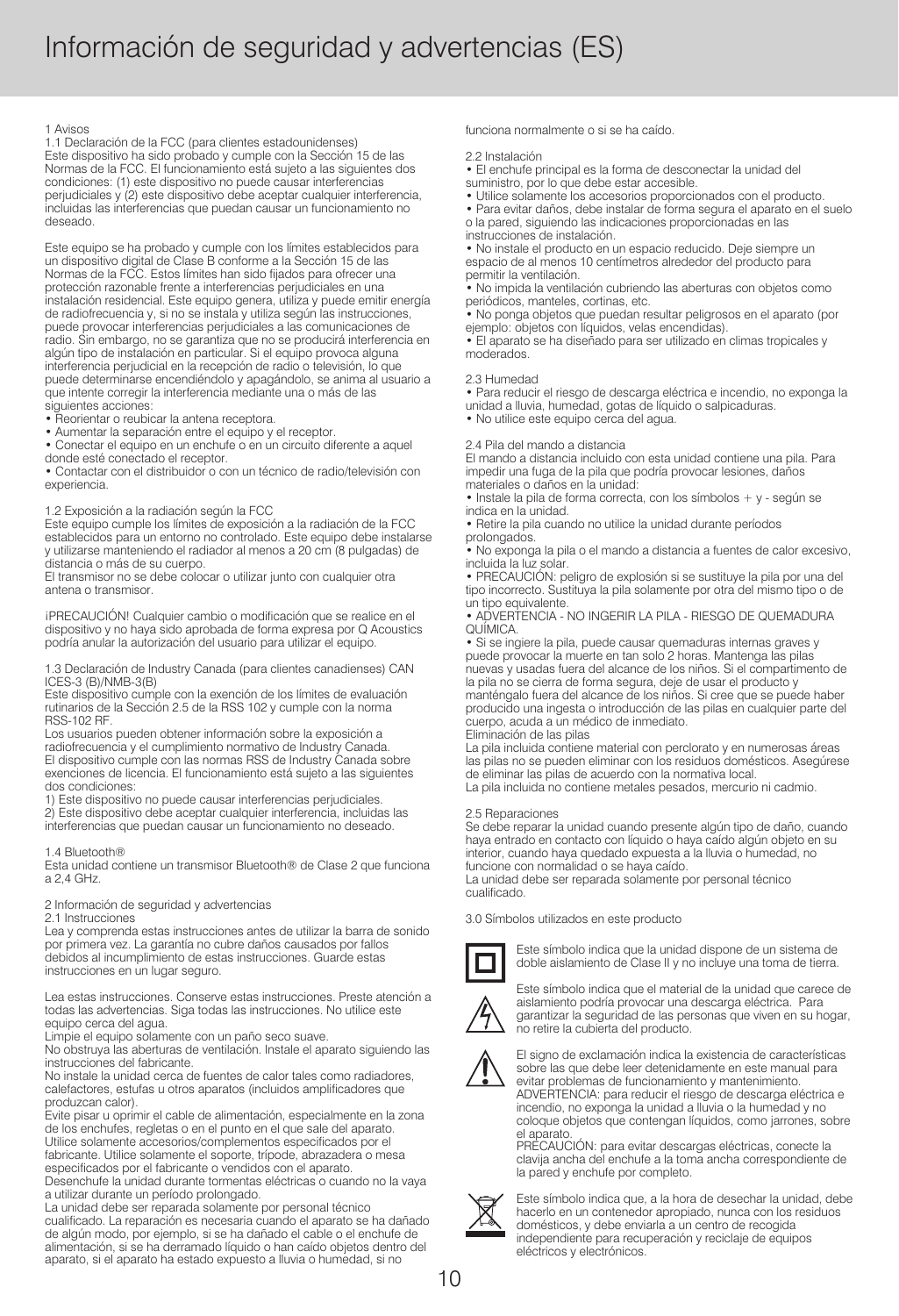#### 1 Avis

1.1 Déclaration FCC (pour les clients américains)

L'appareil est conforme à la partie 15 du règlement FCC. Son utilisation est autorisée aux deux conditions suivantes : 1) Cet appareil ne doit pas produire de brouillage préjudiciable ; et 2) cet appareil doit accepter tout brouillage subi, même si ce brouillage est susceptible d'en compromettre le fonctionnement.

Cet appareil a été testé et déclaré conforme aux limites imposées à un appareil numérique de la Classe B, conformément à la partie 15 du règlement FCC. Ces limites ont été fixées pour fournir une protection raisonnable contre les brouillages préjudiciables dans une installation résidentielle. Ce matériel produit, utilise et peut émettre des ondes radio et, à défaut d'installation et d'utilisation conformes au mode d'emploi, il peut être source de brouillage préjudiciable pour les communications radio. Il n'est toutefois pas garanti qu'aucun brouillage ne se produira dans une installation donnée. Si ce matériel provoque des brouillages préjudiciables à la réception des ondes radio ou de télévision, ce qui peut être vérifié en mettant le matériel hors tension, puis sous tension, l'utilisateur est encouragé à tenter de remédier à ces brouillages à l'aide d'une ou plusieurs des mesures suivantes :

- 
- Réorienter ou déplacer l'antenne réceptrice. Augmenter la distance entre le matériel et le récepteur.
- Brancher le matériel sur la prise d'un circuit différent de celui auquel le récepteur est raccordé.

• Consulter le revendeur ou un technicien radio / TV expérimenté pour obtenir de l'aide.

#### 1.2 Exposition aux radiations FCC

Cet appareil est conforme aux limites d'exposition aux rayonnements FCC définies pour un environnement non contrôlé. Cet appareil doit être installé et utilisé en prévoyant une distance minimale de 20 cm entre le radiateur et le corps de toute personne.

Cet émetteur ne doit pas être utilisé conjointement à une autre antenne ou à un autre transmetteur ni se trouver dans le même emplacement qu'un de ces éléments.

ATTENTION ! Tous les changements ou modifications apportés à cet appareil qui ne sont pas expressément approuvés par Q Acoustics peuvent annuler le droit de l'utilisateur d'utiliser le matériel.

1.3 Déclaration d'Industry Canada (pour les clients canadiens) CAN ICES-3 (B)/NMB-3 (B)

L'appareil satisfait à l'exemption des limites d'évaluation de routine énoncées au paragraphe 2.5 du RSS 102 et est parfaitement conforme au RSS-102 RF.

Les utilisateurs peuvent obtenir des informations sur l'exposition aux radio fréquences et leur conformité auprès d'Industry Canada.

Cet appareil est conforme aux normes RSS exemptes de licence d'Industry Canada. Son utilisation est autorisée aux deux conditions suivantes<br>1) Cet apr

1) Cet appareil ne doit pas provoquer de brouillage préjudiciable ; et 2) Cet appareil doit accepter tout brouillage subi, même si ce brouillage est susceptible de compromettre son fonctionnement.

#### 1.4 Bluetooth®

Cet appareil est doté d'un transmetteur Bluetooth® de classe 2 fonctionnant à 2,4 GHz.

2 Mises en garde et avis de sécurité

2.1 Instructions

Veuillez lire et vous familiariser avec ces instructions avant d'utiliser votre barre de son. En cas d'endommagement résultant du non-respect de ces instructions, la garantie ne sera plus valable. Veuillez conserver ces instructions en lieu sûr.

Lisez attentivement ces instructions. Conservez soigneusement ces instructions. Tenez compte de tous les avertissements. Veuillez suivre toutes les instructions. N'utilisez pas ce produit à proximité d'eau. Nettoyez-le uniquement à l'aide d'un chiffon sec.

Ne bloquez pas les ouvertures d'aération. Suivez les instructions du fabricant pour l'installation.

N' installez pas le produit près d'une source de chaleur telle qu'un radiateur, une bouche d'air chaud, un poêle ou d'autres appareils (notamment des amplificateurs) qui génèrent de la chaleur).

Protéger le cordon d'alimentation contre les risques de piétinement ou de pincement, notamment au niveau des fiches, des prises de courant et du point de sortie avec l'appareil.

Utilisez uniquement les équipements/accessoires spécifiés par le fabricant. N'utiliser que le socle, le trépied, le support ou la table spécifié par le fabricant ou vendu avec l'appareil.

Débranchez ce produit lors des orages ou lorsqu'il reste inutilisé pendant de longues périodes.

Confiez toute réparation à un technicien d'intervention qualifié. Des réparations s'imposeront en cas de détérioration de l'appareil, entre autres : endommagement du cordon ou de la fiche d'alimentation électrique, toute infiltration de liquide, introduction involontaire d'un objet dans l'appareil, exposition de l'appareil à la pluie ou à l'humidité, fonctionnement anormal ou chute de l'appareil.

#### 2.2 Installation

• La fiche secteur sert à débrancher l'appareil du secteur et doit être facilement accessible.

- 
- N'utiliser que les accessoires fournis avec l'appareil. Pour éviter toute blessure, ce produit doit être fixé fermement au sol / à

un mur conformément à la notice d'installation. • Ne jamais installer ce produit dans un espace clos. Toujours laisser un espace ou un périmètre d'au moins 10 cm autour du produit pour

l'aération.

- L'aération ne doit pas être compromise par l'obstruction des prises d'air
- à l'aide d'objets tels que des journaux, des nappes, des rideaux, etc. • Ne placer aucune source de danger sur l'appareil (par exemple : objets

remplis de liquide, bougies allumées).

• Ce produit peut être utilisé dans les climats tropicaux et/ou tempérés.

#### 2.3 Humidité

• Pour réduire le risque d'incendie ou de décharge électrique, cet appareil ne doit pas être exposé à la pluie, à l'humidité, à des chutes de

gouttes ou à des éclaboussures. • N'utilisez pas ce produit à proximité d'eau.

#### 2.4 Batterie de télécommande

La télécommande fournie avec cet appareil comporte une batterie. Pour éviter les fuites de batterie susceptibles de provoquer des blessures corporelles, des dommages matériels ou tout endommagement de l'appareil :

• Installez convenablement les bornes + et - de la batterie comme indiqué sur l'appareil.

• Retirez la batterie lorsque l'appareil n'est pas utilisé pendant une longue période.

• N'exposez pas la batterie ou la télécommande à une chaleur excessive, y compris au soleil.

• ATTENTION : Danger d'explosion si la pile n'est pas remplacée

correctement. À remplacer uniquement par une batterie de type identique ou équivalent.

• AVERTISSEMENT - NE PAS INGÉRER LA BATTERIE - RISQUE DE BRÛLURE CHIMIQUE.

• Si la batterie est avalée, elle peut provoquer de graves brûlures internes en à peine 2 heures et conduire à un décès. Conserver les batteries neuves et usagées hors de portée des enfants. Si le compartiment des batteries ne se ferme pas convenablement, arrêtez d'utiliser le produit et conservez-le hors de portée des enfants. Si vous pensez que des batteries ont été avalées ou introduites à l'intérieur de toute partie d'un corps, veuillez consulter aussitôt un médecin Mise au rebut des batteries

La batterie fournie contenant du perchlorate, dans de nombreuses régions, elles ne doivent pas être jetées conjointement aux ordures ménagères. Veillez à vous débarrasser des batteries conformément à la réglementation locale.

La batterie fournie ne comporte pas de métaux lourds, de mercure ou de cadmium.

#### 2.5 Réparations

Des réparations s'imposent si l'appareil ou le cordon secteur a été endommagé de quelque manière que ce soit, par exemple si un liquide a été renversé sur l'appareil, si des objets lui son tombés dessus, si l'appareil a été exposé à la pluie ou à l'humidité, voire s'il présente des dysfonctionnements ou s'il est tombé.

Confiez toute réparation à un technicien d'intervention qualifié.

3.0 Symboles utilisés sur ce produit



Ce symbole indique que l'appareil possède un système de double isolation de classe II et qu'aucune terre de protection n'est fournie.



Ce symbole indique qu'un matériau non isolé à l'intérieur de votre appareil peut provoquer un choc électrique. Pour la sécurité de tous les membres de votre foyer, veuillez ne pas retirer le revêtement du produit.



Le « point d'exclamation » attire l'attention sur des fonctionnalités pour lesquelles vous devez lire attentivement ce manuel afin d'éviter tout dysfonctionnement et tout problème de maintenance.

AVERTISSEMENT : Pour réduire le risque d'incendie ou de choc électrique, l'appareil ne doit pas être exposé à la pluie ou à l'humidité et aucun objet rempli de liquides, tels que des vases,

ne doit être placé sur cet appareil. ATTENTION : Pour empêcher les décharges électriques, insérez à fond la broche large de la prise dans la fente large.



Ce symbole indique que lorsque l'appareil doit être jeté, il doit être séparé des autres déchets ménagers et remis dans une déchetterie assurant la récupération et le recyclage des composants électriques et électroniques.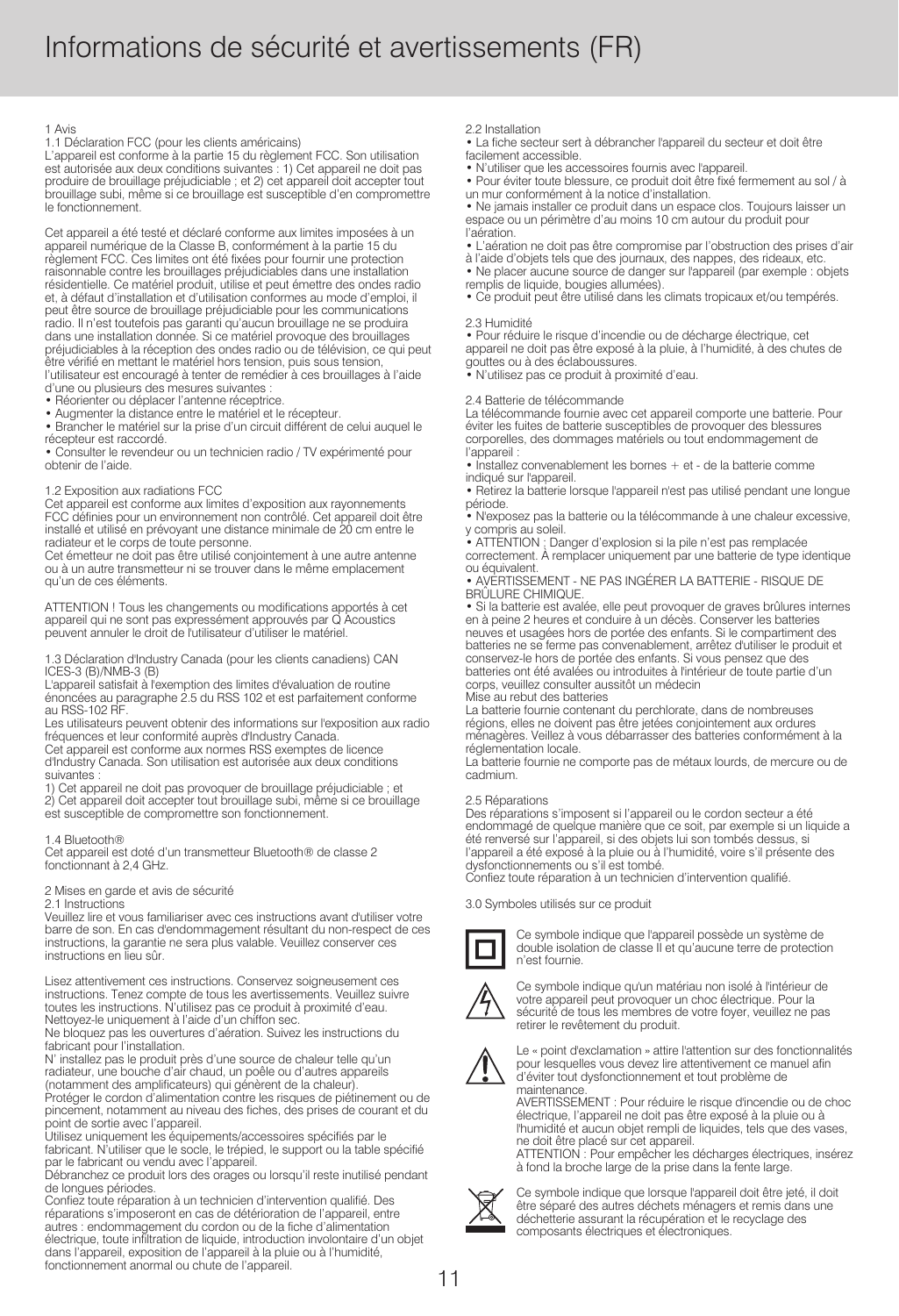#### 1 Avvisi

1.1 Dichiarazione FCC (per clienti USA)

Questo dispositivo è conforme alla Parte 15 delle norme FCC. Il funzionamento è soggetto alle due condizioni seguenti: (1) questo dispositivo potrebbe non causare interferenze dannose e (2) questo dispositivo deve accettare qualsiasi interferenza ricevuta, incluse interferenze che potrebbero causare un funzionamento indesiderato.

Questa apparecchiatura è stata testata e trovata conforme ai limiti di un dispositivo digitale della Classe B, in conformità alla parte 15 delle norme FCC. Questi limiti sono designati a fornire una protezione ragionevole contro interferenze dannose in un'installazione residenziale. Questa apparecchiatura genera, utilizza e può irradiare energia in radiofrequenza e, se non installata e utilizzata conformemente al manuale di istruzioni, potrebbe causare interferenze dannose alle comunicazioni radio. Tuttavia, non esiste alcuna garanzia che non si verifichino interferenze in una particolare installazione. Se questa apparecchiatura causa interferenze dannose alla ricezione radio o televisiva, che possono essere determinate accendendo e spegnendo l'apparecchiatura, si consiglia all'utente di provare a correggere l'interferenza adottando almeno una delle seguenti misure:

• Riorientare o riposizionare l'antenna ricevente. • Aumentare la distanza tra apparecchiatura e ricevitore.

• Collegare l'apparecchiatura a una presa su un circuito diverso da quello a cui è collegato il ricevitore.

• Consultare il rivenditore o un tecnico radio/TV esperto per ricevere assistenza.

1.2 Esposizione alle radiazioni secondo la FCC Questa apparecchiatura è conforme ai limiti di esposizione alle radiazioni della FCC stabiliti per un ambiente non controllato. Questa

apparecchiatura deve essere installata e utilizzata con una distanza

minima di 8 pollici/0 cm tra il radiatore e il corpo. Questo trasmettitore non deve essere posizionato o utilizzato insieme ad altre antenne o trasmettitori.

ATTENZIONE! Qualsiasi cambiamento o modifica apportata a questo<br>dispositivo che non sia espressamente approvato/a da Q Acoustics può<br>annullare l'autorizzazione dell'utente a utilizzare l'apparecchiatura.

1.3 Dichiarazione di conformità di Industry Canada (per clienti canadesi) CAN ICES-3 (B)/NMB-3(B)

Il dispositivo soddisfa l'esenzione dai limiti di valutazione ordinaria stabiliti nella sezione 2.5 di RSS 102 ed è pienamente conforme a RSS-102 RF. Gli utenti possono ottenere informazioni sull'esposizione a RF e sulla conformità da Industry Canada.

Questo dispositivo è conforme agli standard RSS esenti da licenza di Industry Canada. Il funzionamento è soggetto alle due condizioni seguenti:

1) Questo dispositivo potrebbe non causare interferenze dannose e 2) Questo dispositivo deve accettare qualsiasi interferenza ricevuta, incluse le interferenze che potrebbero causare un funzionamento indesiderato.

#### 1.4 Bluetooth®

Questa unità contiene un trasmettitore Bluetooth® di classe 2 che funziona a 2,4 GHz.

2 Informazioni e avvertenze di sicurezza

2.1 Istruzioni

Leggere e comprendere le presenti istruzioni prima di utilizzare la Soundbar. In caso di danni causati dal mancato adempimento alle istruzioni, la garanzia non sarà valida. Conservare le istruzioni in un luogo sicuro.

Leggere le istruzioni. Conservare le istruzioni. Prestare attenzione a tutte le avvertenze. Seguire tutte le istruzioni. Non utilizzare l'impianto vicino all'acqua.

Pulire solo con panno asciutto.

Non ostruire nessuna delle aperture per la ventilazione. Installare in

conformità alle istruzioni fornite dal produttore. Non installare nei pressi di fonti di calore, come caloriferi, diffusori di aria calda, fornelli o altre apparecchiature (compresi amplificatori) che producono calore.

Proteggere il cavo di alimentazione in modo che non possa essere calpestato o schiacciato, in particolare in corrispondenza delle spine, delle prese di collegamento e dei punti di uscita dal dispositivo.

Utilizzare solo attacchi/accessori indicati dal produttore. Usare solo con supporto, treppiede, staffa o tavola specificati dal produttore o venduti con il dispositivo.

Scollegare l'impianto durante i temporali o in caso di inutilizzo per periodi di tempo prolungati.

Per la manutenzione, richiedere l'assistenza di personale qualificato. La manutenzione è necessaria nel caso in cui l'impianto venga in qualsiasi modo danneggiato, ad esempio quando il cavo o la spina di

alimentazione sono danneggiati, vengono versati liquidi sull'impianto, vi sono caduti oggetti all'interno, l'apparecchiatura è stata esposta alla

pioggia o all'umidità, la stessa non funziona in modo normale o è caduta.

#### 2.2 Installazione

• La spina di rete è il mezzo per scollegare l'unità dall'alimentazione di rete e deve essere facilmente accessibile.

- Utilizzare esclusivamente gli accessori forniti in dotazione con l'unità.
- Al fine di evitare infortuni, il dispositivo deve essere montato saldamente
- sul pavimento/parete in conformità con le istruzioni di installazione.

• Non installare mai questo prodotto in uno spazio ristretto. Lasciare sempre un po' di spazio o almeno quattro pollici attorno al prodotto per la ventilazione.

• Non si dovrebbe impedire la ventilazione coprendo le aperture di

ventilazione con oggetti come giornali, tovaglie, tende, ecc.

• Non porre nessuna fonte di pericolo sul dispositivo (ad esempio:

- oggetti pieni di liquido, candele accese).
- L'uso del dispositivo è indicato in climi tropicali e/o temperati.

#### 2.3 Umidità

• Al fine di ridurre il rischio di incendio o scosse elettriche, questo dispositivo non deve essere esposto a pioggia, umidità, gocce e spruzzi d'acqua.

• Non utilizzare questo dispositivo vicino all'acqua.

#### 2.4 Batteria per il telecomando

Il telecomando in dotazione con questa unità contiene una batteria. Per evitare perdite dalla batteria che potrebbero provocare lesioni personali, danni materiali o danni all'unità:

• Installare la batteria in modo corretto, + e - come contrassegnati sull'unità stessa.

• Rimuovere la batteria quando l'unità non viene utilizzata per lungo tempo.

• Non esporre la batteria o il telecomando a calore eccessivo, incluso il calore del sole.

• ATTENZIONE! Esiste un pericolo di esplosione se la batteria non viene sostituita in modo corretto. Sostituire esclusivamente con un tipo di

batteria uguale o equivalente. • ATTENZIONE - NON INGERIRE LA BATTERIA - PERICOLO DI USTIONI CHIMICHE.

• Se la batteria viene ingerita, può causare gravi ustioni interne in sole 2 ore e può portare alla morte. Tenere le batterie nuove e usate lontano dalla portata dei bambini. Se il vano batteria non si chiude in modo sicuro, interrompere l'uso del prodotto e tenerlo lontano dalla portata dei bambini. Se si ritiene che le batterie potrebbero essere state ingerite o inserite all'interno di qualsiasi parte del corpo, consultare immediatamente un medico

#### Smaltimento delle batterie

La batteria in dotazione contiene materiale perclorato e in molte aree le batterie non possono essere smaltite insieme ai rifiuti domestici. Assicurarsi di smaltire le batterie secondo le normative locali. La batteria fornita non contiene i metalli pesanti mercurio o cadmio

#### 2.5 Manutenzione

La manutenzione è necessaria nel caso in cui l'unità o il cavo di rete siano stati danneggiati in qualsiasi modo, ad esempio quando vengono versati liquidi sugli stessi, vi sono caduti oggetti all'interno, il dispositivo è stato esposto alla pioggia o all'umidità, esso non funziona in modo normale o è caduto.

Per la manutenzione, richiedere l'assistenza di personale qualificato.

3.0 Simboli utilizzati sul prodotto



Questo simbolo indica che l'unità ha un sistema a doppio isolamento della Classe II e non è fornita nessuna terra di protezione.



Questo simbolo indica che il materiale non isolato all'interno dell'unità può causare scosse elettriche. Per la sicurezza di tutti i componenti della famiglia, non rimuovere il rivestimento del prodotto.



Il punto esclamativo richiama l'attenzione su elementi per i quali occorre leggere attentamente questo manuale al fine di evitare problemi di funzionamento e manutenzione.

AVVERTENZA: Per ridurre il rischio di incendi o scosse elettriche, questo dispositivo non deve essere esposto a pioggia o umidità e non vi si devono porre sopra oggetti pieni di liquidi, come ad esempio vasi.

ATTENZIONE! Per evitare scosse elettriche, inserire a fondo la spina nella presa di corrente.



Questo simbolo indica che quando è necessario smaltire l'unità, questa deve essere separata da altri rifiuti domestici e consegnata ad apposite strutture di raccolta per il recupero o il riciclaggio di apparecchiature elettriche ed elettroniche.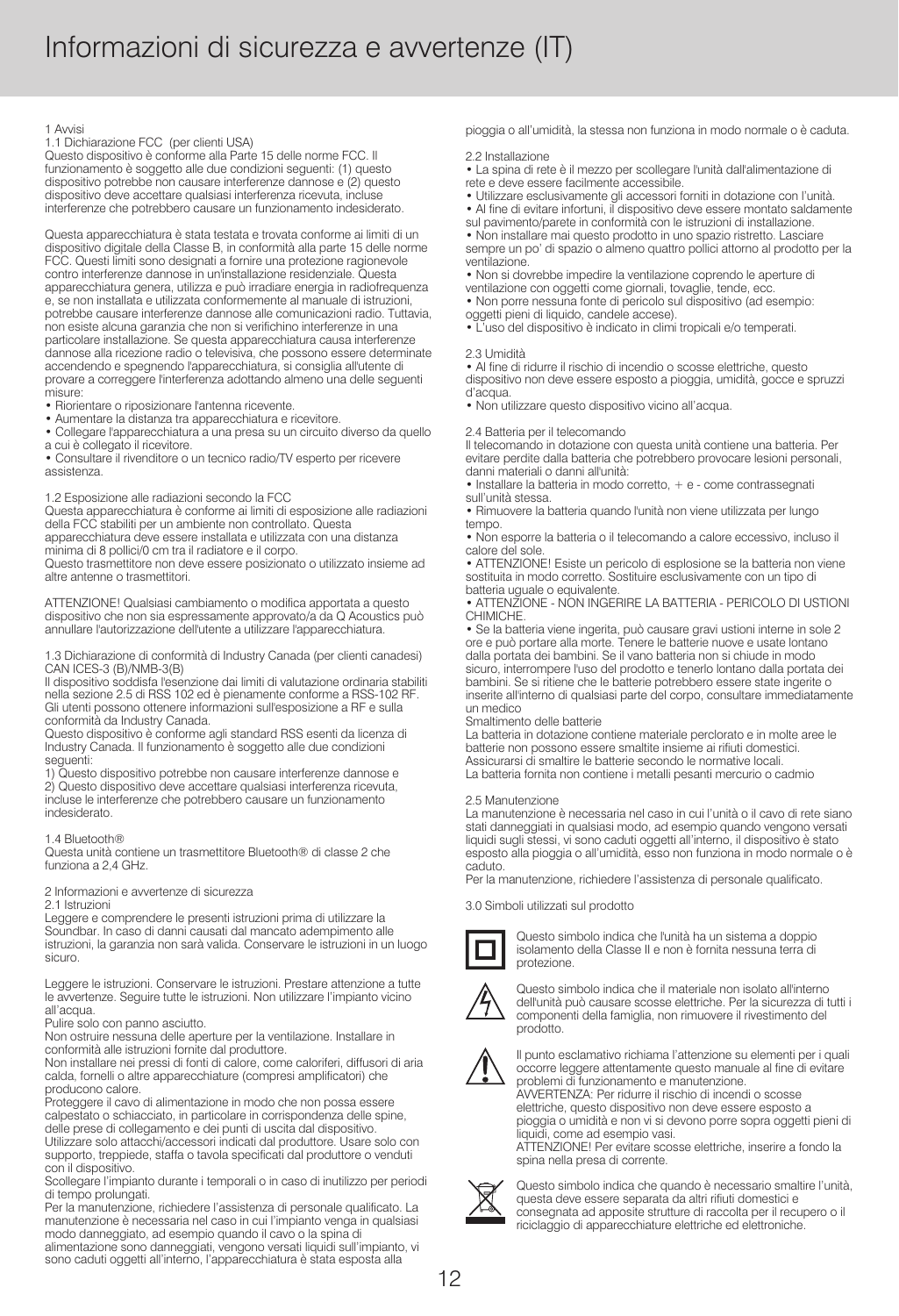## 1. SCHRITT / 1. SCHRITT / ÉTAPE 1 / PUNTO 1

- 1. Positionieren Sie die Lautsprecher in Ihrem Raum und stellen Sie den Schalter an der Rückseite des jeweiligen (DE) Lautsprechers entsprechend der Positionierung des Lautsprechers auf LINKS oder RECHTS:
- 1. Coloque los altavoces en la habitación y seleccione IZQUIERDO o DERECHO en función de la posición del (ES) altavoz en el interruptor que se encuentra en la parte trasera:
- 1. Positionnez les enceintes dans votre pièce et sélectionnez GAUCHE ou DROITE pour la position des (FR) enceintes à l'aide du commutateur situé à l'arrière de l'enceinte :
- 1. Posiziona gli altoparlanti nella stanza prescelta e selezionare SINISTRO o DESTRO per la posizione degli (IT) altoparlanti usando l'interruttore sul retro dell'altoparlante:
- Schalter zur Positionierung des Lautsprechers in der Nähe einer schallharten Oberfläche / Interruptor de condición limítrofe / Commutateur de condition aux limites / Interruttore condizioni al contorno A

Positionsschalter links-rechts / Interruptor de posición izquierda-derecha / Commutateur de position qauche-droite / Interruttore di posizione sinistro-destro B



- (DE) 2. Stellen Sie den Schalter zur Positionierung des Lautsprechers in der Nähe einer schallharten Oberfläche entsprechend der tatsächlichen Aufstellung des Lautsprechers ein:
- (ES) 2. Coloque el interruptor de condición limítrofe en la posición correcta en función de la ubicación del altavoz:
- (FR) 2. Réglez le commutateur de condition aux limites sur la bonne position en fonction de l'emplacement de l'enceinte :
- $(IT)$ 2. Impostare l'interruttore condizioni al contorno nella posizione corretta in base alla posizione dell'altoparlante:

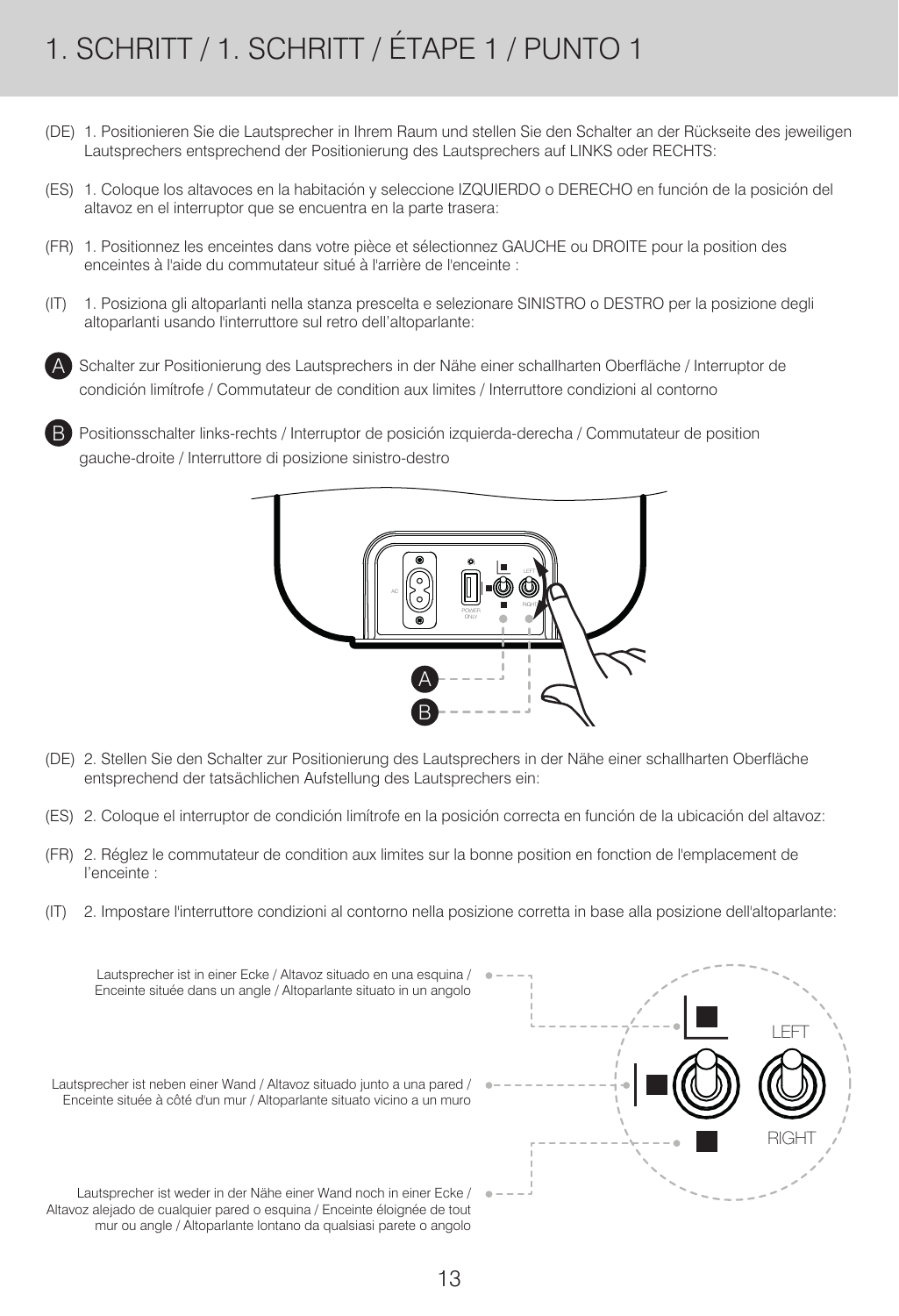## 2. SCHRITT / 2. SCHRITT / ÉTAPE 2 / PUNTO 2

1. Strom anschließen / Conecte la alimentación eléctrica / Raccordez l'alimentation / Collegare l'alimentazione

2. Ggf. Strom einschalten / Encienda el altavoz en la pared / Mettez sous tension sur un mur / Accendere a parete



## 3. SCHRITT / 3. SCHRITT / ÉTAPE 3 / PUNTO 3

Strom / Alimentación / Alimentation / Accensione

A B

WiFi-Router (optional, wird aber empfohlen) / Router wifi (opcional pero recomendado) / Routeur Wi-Fi (en option, mais recommandé) / Router Wi-Fi (opzionale ma consigliato)

Digital und Analogeingänge (siehe ausführliche Bedienungsanleitung für Einzelheiten) / De red Entradas digitales y analógicas (consulte el manual completo para obtener más información) / Entrées numériques et analogiques (veuillez vous reporter au mode d'emploi complet pour de plus amples informations) / Digitali e analogici interruttore di rete (fare riferimento al manuale completo per i dettagli)  $\mathsf{C}$ 

1. Anschließen aller erforderlichen Eingänge / Conecte todas las entradas necesarias / Raccordez toutes les entrées nécessaires / Collegare tutti gli ingressi richiesti

2. Anschließen und ggf. Einschalten des Stroms / Conecte la alimentación y encienda el dispositivo en la pared / Raccordez l'alimentation, puis mettez sous tension sur un mur / Collegare l'alimentazione e accendere a parete

- (DE) Bitte beachten: der Hub kann sich irgendwo in dem Raum befinden, in dem die Lautsprecher sind - er kann an einer Wand angebracht werden oder sogar außer Sicht in einem Schrank sein.
- Nota: puede colocar el módulo hub en cualquier lugar de la (ES) habitación donde se encuentren los altavoces, instalarlo en la pared o incluso guardarlo en un cajón.
- (FR) Remarque : le concentrateur peut être placé n'importe où dans la pièce avec l'enceinte, montée sur un mur ou même dissimulée dans un placard.
- Nota: l'hub può essere posizionato ovunque nella stanza con (IT)gli altoparlanti, montato su una parete o addirittura nascosto in un armadio.

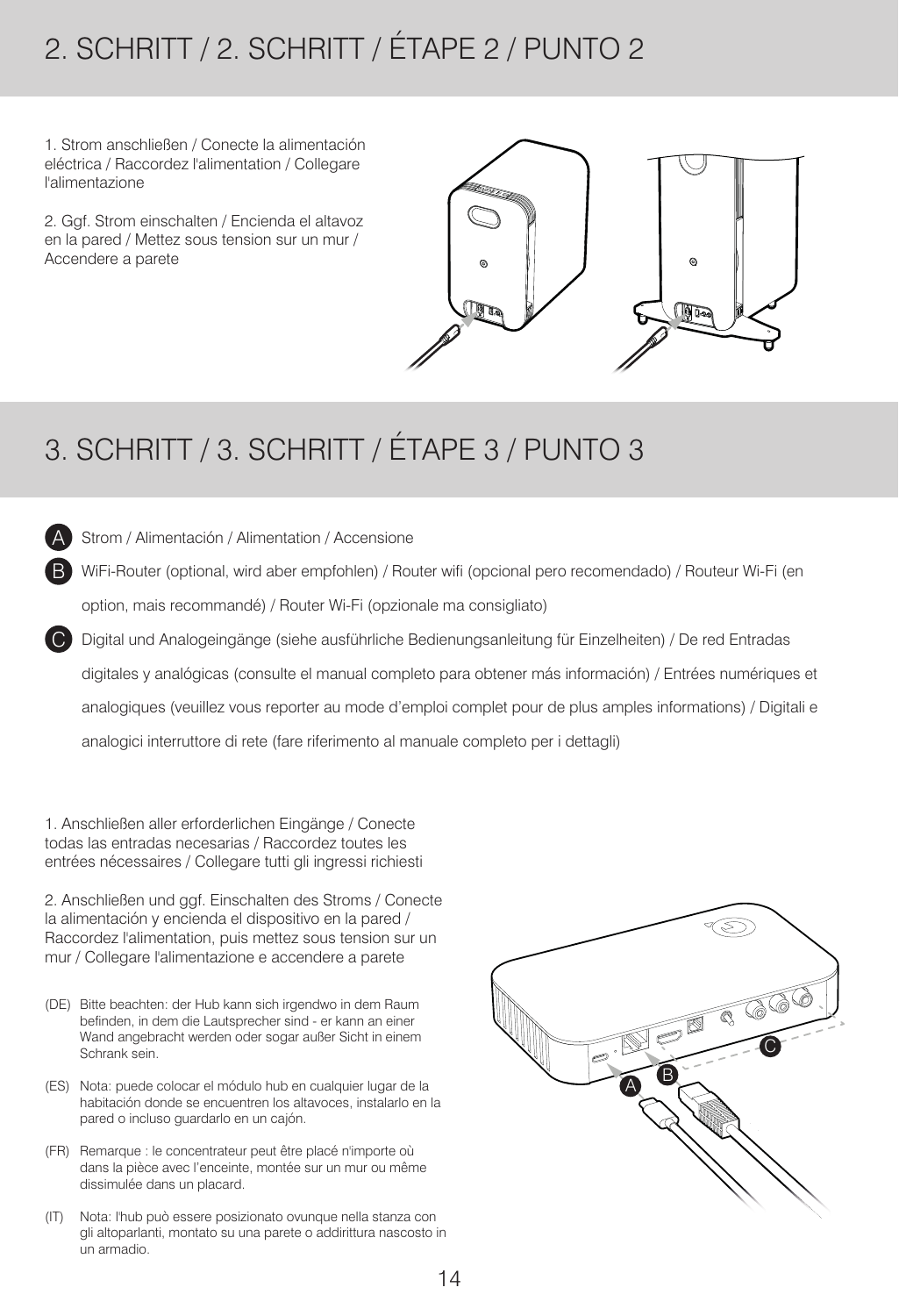## 4. SCHRITT / 4. SCHRITT / ÉTAPE 4 / PUNTO 4

- Beim Hochfahren des Hubs blinken die LEDs an der Vorderseite in einer bestimmten Reihenfolge. (DE) Koppeln Sie Ihre Fernbedienung, indem Sie den Knopf "Fernbedienung koppeln" auf Ihrer Fernbedienung gedrückt halten, bis die Fernbedienungs-LED am Hub nicht mehr blinkt und stattdessen weiß leuchtet.
- (ES) Cuando se encienda el módulo hub, verá una secuencia de luces LED que parpadean en la parte delantera. Empareje el mando a distancia pulsando el botón de «Emparejamiento remoto» hasta que la luz LED del módulo hub correspondiente al mando a distancia deje de parpadear y luzca en color blanco.
- Lorsque le concentrateur est mis sous tension, vous verrez une séquence de DEL clignotantes à l'avant. (FR) Associez votre télécommande en maintenant le bouton « Remote pair » sur votre télécommande jusqu'à ce que le voyant de la télécommande sur le concentrateur cesse de clignoter et devienne blanc fixe.
- Quando l'hub si accende, si vedrà una sequenza di LED lampeggianti sulla parte anteriore. (IT) Associare il telecomando tenendo premuto il pulsante "Accoppiamento remoto" sul telecomando fino a quando il LED del telecomando sull'hub smette di lampeggiare e diventa bianco fisso.



- Nach zwei Minuten hören die LEDs auf zu blinken und die LED neben dem Standby-Schalter leuchtet rot. (DE)
- Al cabo de dos minutos, las luces LED parpadeantes se detendrán y verá una luz LED roja junto al botón del (ES) modo de espera.
- Au bout de deux minutes, les DEL clignotantes s'arrêteront et il restera une DEL rouge fixe à côté du bouton (FR) Veille.
- Dopo due minuti il LED lampeggiante si fermerà e rimarrà un LED rosso fisso accanto al pulsante di Standby. (IT)

|  |                                                                                                                                                                                                      |  |       | NET OF BLU OF |      |
|--|------------------------------------------------------------------------------------------------------------------------------------------------------------------------------------------------------|--|-------|---------------|------|
|  | $\begin{array}{cccccccccccccc} \mathbf{O} & \text{REMOTE} & \mathbf{O} & \mathbf{O} & \text{SPEAKEP} & \mathbf{O} & \mathbf{O} & \text{BSET} & \mathbf{O} & \mathbf{O} & \text{CEAR} \\ \end{array}$ |  |       | HDM O ANA O   | NPUT |
|  |                                                                                                                                                                                                      |  | OPT O |               |      |

- Wenn keine rot leuchtende LED angezeigt wird, ziehen Sie bitte die online verfügbare, ausführliche (DE) Bedienungsanleitung zu Rate: www.qacoustics.co.uk/kb.
- Si la luz roja no aparece, consulte el manual completo disponible online en www.qacoustics.co.uk/kb. (ES)
- Si aucune DEL rouge fixe n'apparaît, veuillez vous reporter au mode d'emploi complet consultable en ligne sur www.qacoustics.co.uk/kb. (FR)

Se non viene visualizzato un LED rosso fisso, consultare il manuale completo disponibile online all'indirizzo www.qacoustics.co.uk/kb. (IT)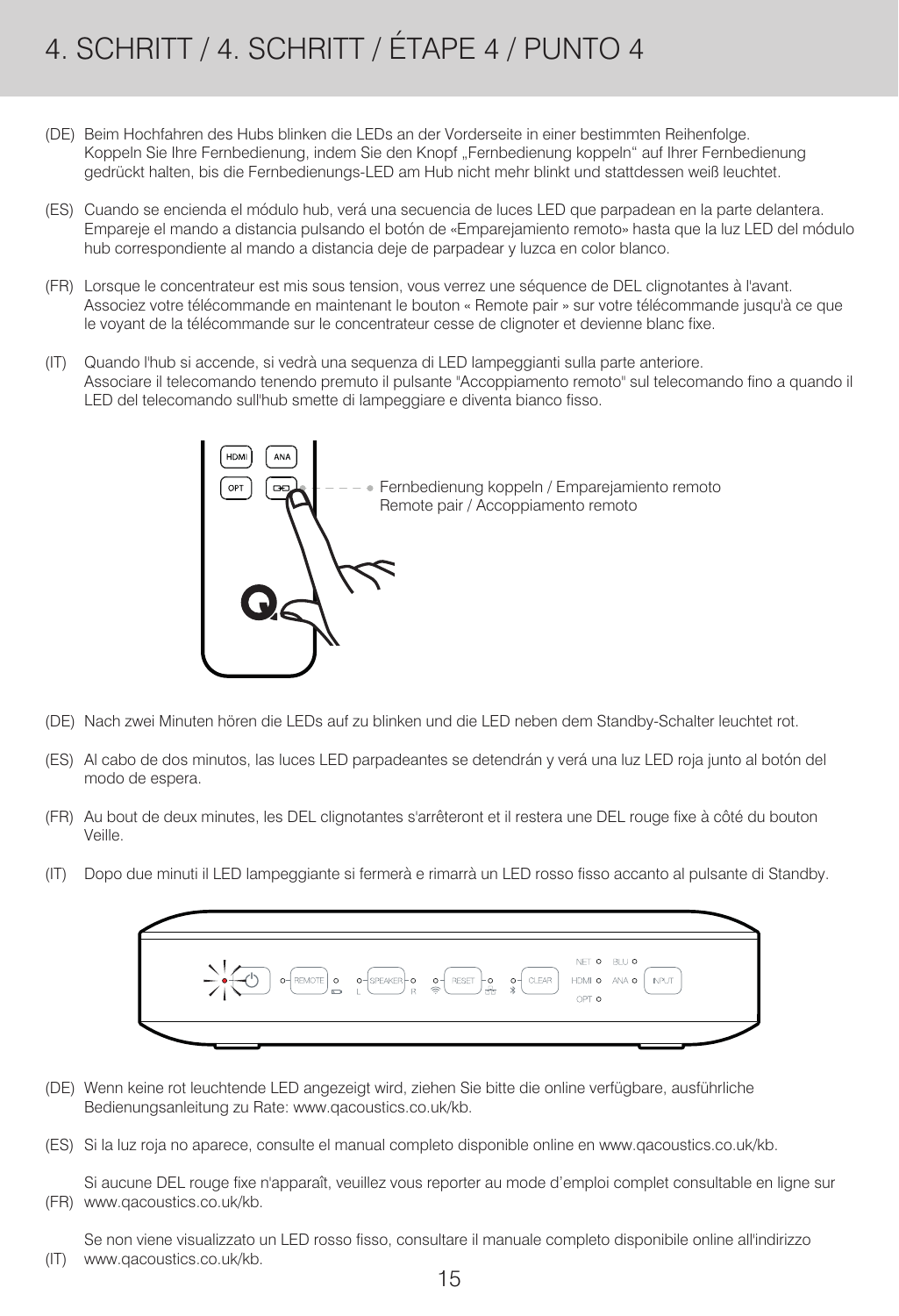## 5. SCHRITT / 5. SCHRITT / ÉTAPE 5 / PUNTO 5





- 1. Laden Sie die Q Active-App über den App Store oder Google Play herunter (DE) 2. Befolgen Sie die Anweisungen in der App zum Herstellen einer WiFi-Verbindung
- 1. Descargue la aplicación Q Active en la App Store o en Google Play (ES) 2. Siga las instrucciones de la aplicación para conectarse a la red wifi
- 1. Télécharger l'application Q Active via l'App Store ou Google Play (FR) 2. Veuillez suivre les instructions de l'application pour vous connecter au Wi-Fi
- 1. Scaricare l'app Q Active dall'App Store o dal mercato Google Play (IT) 2. Segui le istruzioni nell'app per collegarsi alla rete Wi-Fi
- Google-Home-Anwender müssen ihr Q Active System direkt über ihre (DE) Google-Home-App konfigurieren.

Sobald sie eingerichtet ist, können Sie die Q Active-App nach Belieben herunterladen, für mehr Kontrolle für Ihr System.

(ES) los usuarios de Google Home deben utilizar la aplicación Google Home para configurar el sistema Q Active.

Una vez realizada la configuración, puede descargar la aplicación Q Active para disfrutar de un mayor control sobre su sistema.

Pour les utilisateurs de Google Home, accédez directement à votre application (FR) Google Home pour configurer votre système Q Active.

Une fois configuré, vous pourrez, à votre discrétion, télécharger l'application Q Active pour accéder à plus de commandes pour votre système.

Per gli utenti di Google Home, andare direttamente all'app Google Home per configurare il proprio sistema Q Active.  $(IT)$ 

Una volta configurato, è possibile scaricare l'app Q Active a proprio piacimento per accedere a un maggiore controllo del sistema.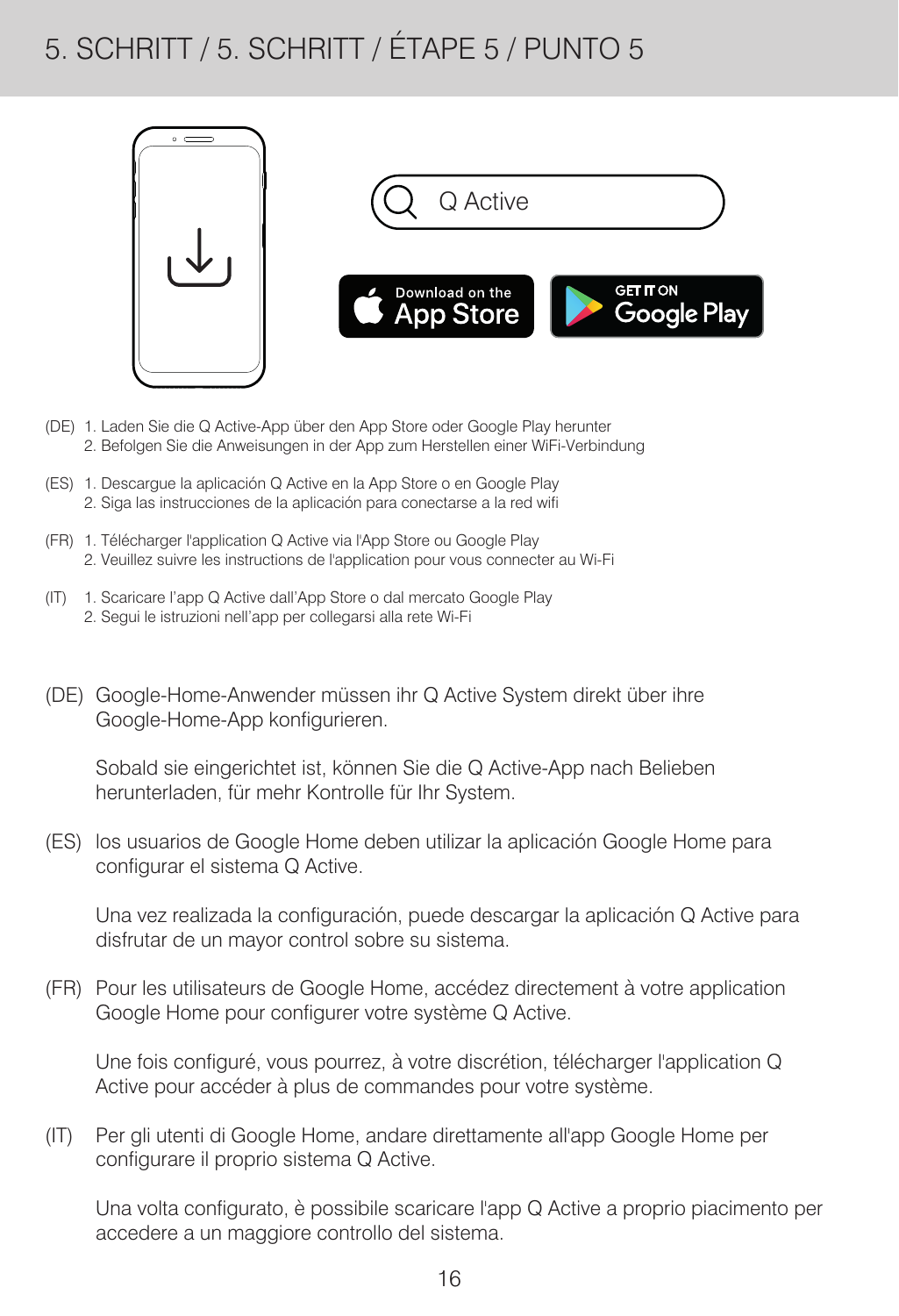## 6. SCHRITT / 6. SCHRITT / ÉTAPE 6 / PUNTO 6

- Das System wacht automatisch aus dem Standby-Modus auf, wenn Musik erkannt wird. Kontrollieren Sie Ihre (DE) Lautsprecher über die App Ihrer Wahl oder über die Fernbedienung für alle angeschlossenen Digital- und Analogeingänge.
- El sistema abandonará automáticamente el modo de espera cuando se detecte música. Puede controlar los (ES) altavoces desde la aplicación que prefiera, o a través del mando a distancia para las entradas digitales y analógicas que haya conectado.
- Le système sortira automatiquement du mode veille en cas de détection de musique. Contrôlez vos (FR) haut-parleurs depuis l'application que vous avez choisie ou via la télécommande pour l'une des entrées numériques et analogiques connectées.
- Il sistema si riattiverà automaticamente dallo standby quando viene rilevata la musica. Controlla gli altoparlanti (IT)dall'app prescelta o tramite il telecomando per uno qualsiasi degli ingressi digitali e analogici collegati.

Fernbedienungen / Controles del mando a distancia / Télécommandes / Telecomandi:



Standby-Modus / Modo de espera / Veille / Standby

- Stummschalten / Silencio / Désactivation du son / Muto B
- Lautstärke / Volumen / Volume / Volume C
- Track überspringen / Saltar pista / Saut de piste / Salta brano D



- Eingang / Entrada / Entrée / Ingresso
- Pause-Wiedergabe / Reproducción-pausa / Pause-lecture / Pausa-Riproduci



Fernbedienung koppeln / Emparejamiento remoto / Paire distante / Accoppiamento remoto



Lautsprecherregler / Controles del altavoz / Commandes de l'enceinte / Comandi degli altoparlanti:

Eingangsauswahl / Selección de entrada / Sélection d'entrée / Seleziona ingresso



Lautstärke / Volumen / Volume / Volume

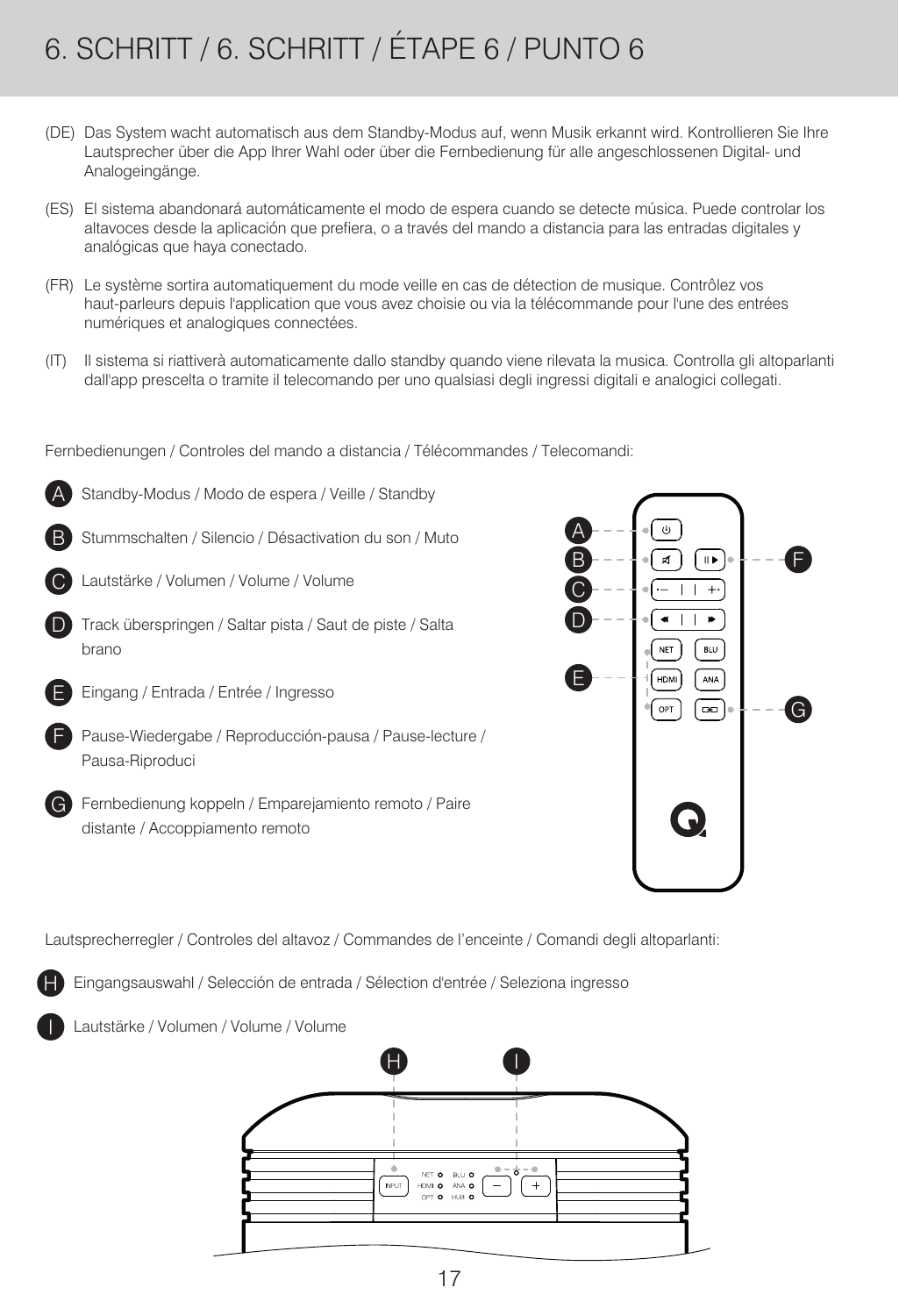Die Garantie für Medienprodukte von Q Acoustics umfasst Material- und Verarbeitungsfehler für einen Zeitraum von 1 Jahr ab Kaufdatum. Während der Garantiezeit wird Q Acoustics fehlerhafte Produkte nach einer Prüfung durch das Unternehmen oder einen benannten Händler oder Vertreter nach eigenem Ermessen reparieren oder ersetzen.

Unsachgemäßer Gebrauch und normaler Verschleiß werden von dieser Garantie nicht erfasst.

Ware zur Reparatur sollte in erster Linie an den ursprünglichen Händler zurückgegeben werden. Wenn dies nicht möglich ist, wenden Sie sich an Q Acoustics oder einen zugelassenen Händler in Ihrer Region, um die richtige Garantieabwicklung zu bestimmen. Wenn möglich, sollte zur Rücksendung des Produkts die Originalverpackung verwendet werden, da Schäden, die während des Transports in die Reparaturwerkstatt entstehen, nicht unter die Garantie fallen. Ihre gesetzlichen Rechte werden in keiner Weise von dieser Garantie berührt.

Die Garantie kann durch die Registrierung Ihres Produkts unter qacoustics.co.uk/register auf 2 Jahre verlängert werden.

Serviceinformationen in anderen Ländern erhalten Sie unter: Qacoustics.co.uk

Q ACOUSTICS Armour Home Electronics Ltd. Woodside 2, Dunmow Road Bishops Stortford, Herts CM23 5RG

Wir verfolgen eine Politik der ständigen Produktverbesserung.

Wir behalten uns das Recht vor, das Design und die Spezifikationen ohne Vorankündigung zu ändern. Dieses Dokument enthält Informationen, die ohne Benachrichtigung geändert werden können.

### Garantía (ES)

Se garantiza que los productos Q Acoustics Media están libres de defectos, tanto en los materiales como en la fabricación, durante un período de 1 año desde la fecha de compra. Durante el período de vigencia de la garantía, Q Acoustics reemplazará o reparará, según su criterio, cualquier producto que sea considerado defectuoso tras haber sido revisado por la empresa o su agente o distribuidor autorizados.

El mal uso y el desgaste normal no están cubiertos por la garantía.

Para reparar la unidad, es necesario entregarla al distribuidor autorizado. Si no es posible, póngase en contacto con Q Acoustics o con el distribuidor autorizado de su zona para determinar el procedimiento correcto que debe seguir. Si es posible, debe utilizarse el material de embalaje original para devolver el producto, ya que los daños producidos durante el transporte de la unidad al centro de reparación no están cubiertos por la garantía. La garantía no afecta en modo alguno a sus derechos legales.

Puede ampliar la duración de la garantía a 2 años si registra su producto en qacoustics.co.uk/register.

Para obtener información de servicio técnico en otros países, visite: Qacoustics.co.uk

Q ACOUSTICS Armour Home Electronics Ltd. Woodside 2, Dunmow Road Bishops Stortford, Herts CM23 5RG

Nuestra política es la mejora continuada de nuestros productos.

Nos reservamos el derecho a realizar cambios en el diseño y las especificaciones sin previo aviso. Este documento contiene información que puede ser modificada sin necesidad de aviso previo.